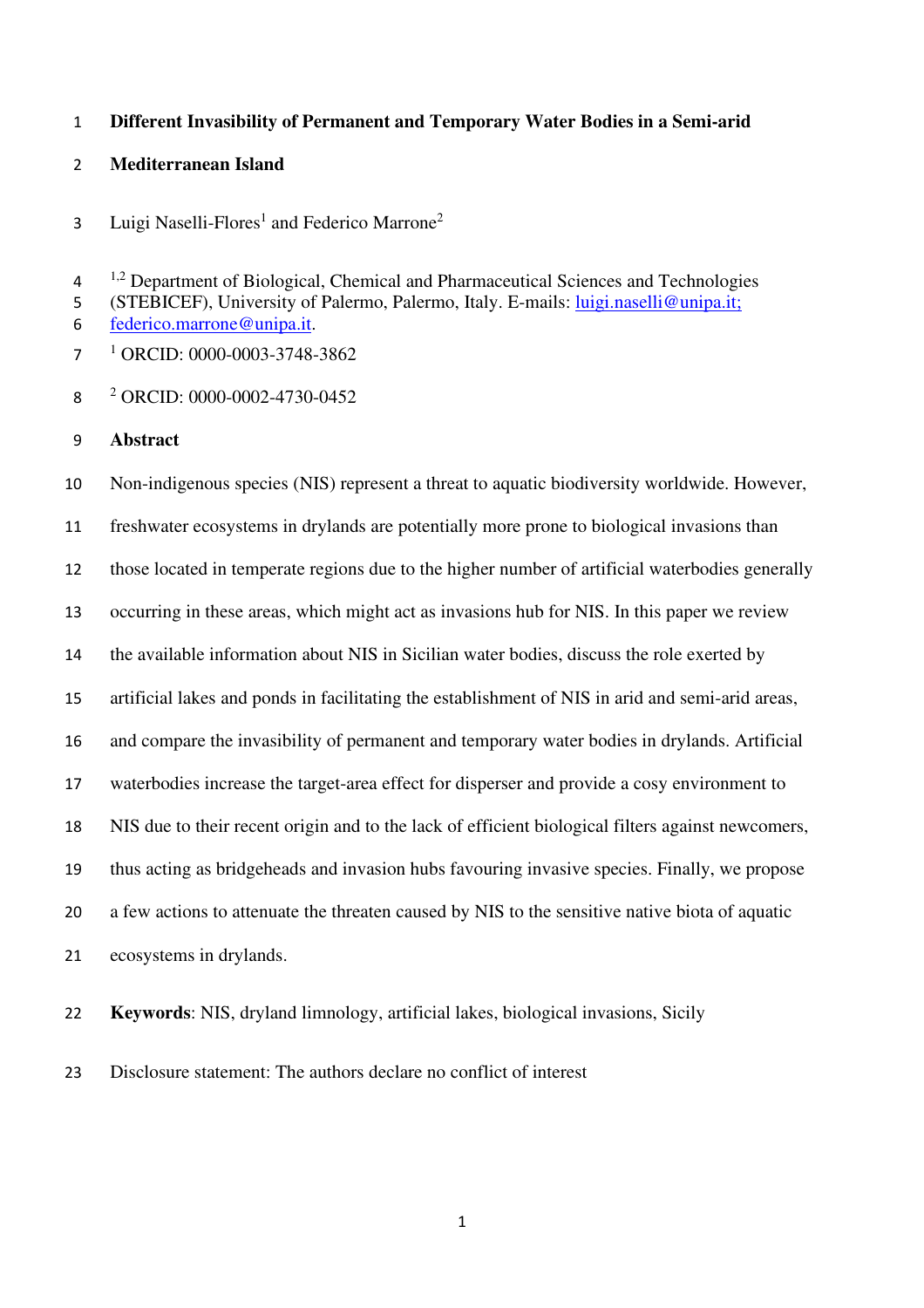#### **Introduction**

Biological invasions, i.e. the successful establishment of non-indigenous species (NIS) in a given area, are considered one of the most serious threats to biodiversity conservation, both at local and global scale (e.g. Gherardi 2007; Havel et al. 2015). Invasive species may threaten the survival of native populations and communities through hybridisation, competition, parasitism, and predation, and, more in general, they cause structural changes to the native communities of invaded habitats (Ehrenfeld 2010; Strayer 2010; Simberloff et al. 2013); furthermore, they can exert a negative impact on economic activities, and impair human health (e.g. Pimentel 2011).

Apart from reports on the occurrence of single NIS, synoptic data on the animal xenodiversity occurring in the inland waters of arid and semi-arid areas are scarce, and most of the available literature focuses on temperate regions, where a longer limnological tradition exists and more data are available (e.g. Gherardi 2007; Nentwig 2007; Leuven et al. 2017). This is unfortunate, since freshwater ecosystems in drylands are potentially more sensitive to biological alteration than those located in more humid, temperate regions. Actually, the cyclic nature of the climate-driven disturbances they are subjected to (mainly water-level and salinity fluctuations) is unpredictably altered by human impacts and global changes which can reshape the composition of their biota (Jeppesen et al. 2015). Moreover, temporariness and small dimensions further contribute to the deliberate destruction of these natural aquatic ecosystems in arid and semi-arid areas (Fig. 1), in spite of their disproportionately high biodiversity value (Naselli-Flores and Barone 2012). The disappearing or the rarefication of these aquatic ecosystems may alter the connectivity among the local communities, and ultimately impair the metacommunity dynamics by favouring local extinctions (Naselli-Flores et al. 2016). The vanishing of small natural water bodies is generally accompanied by the building of larger artificial reservoirs to fulfil agriculture (e.g. Ollivier et al. 2018), energetic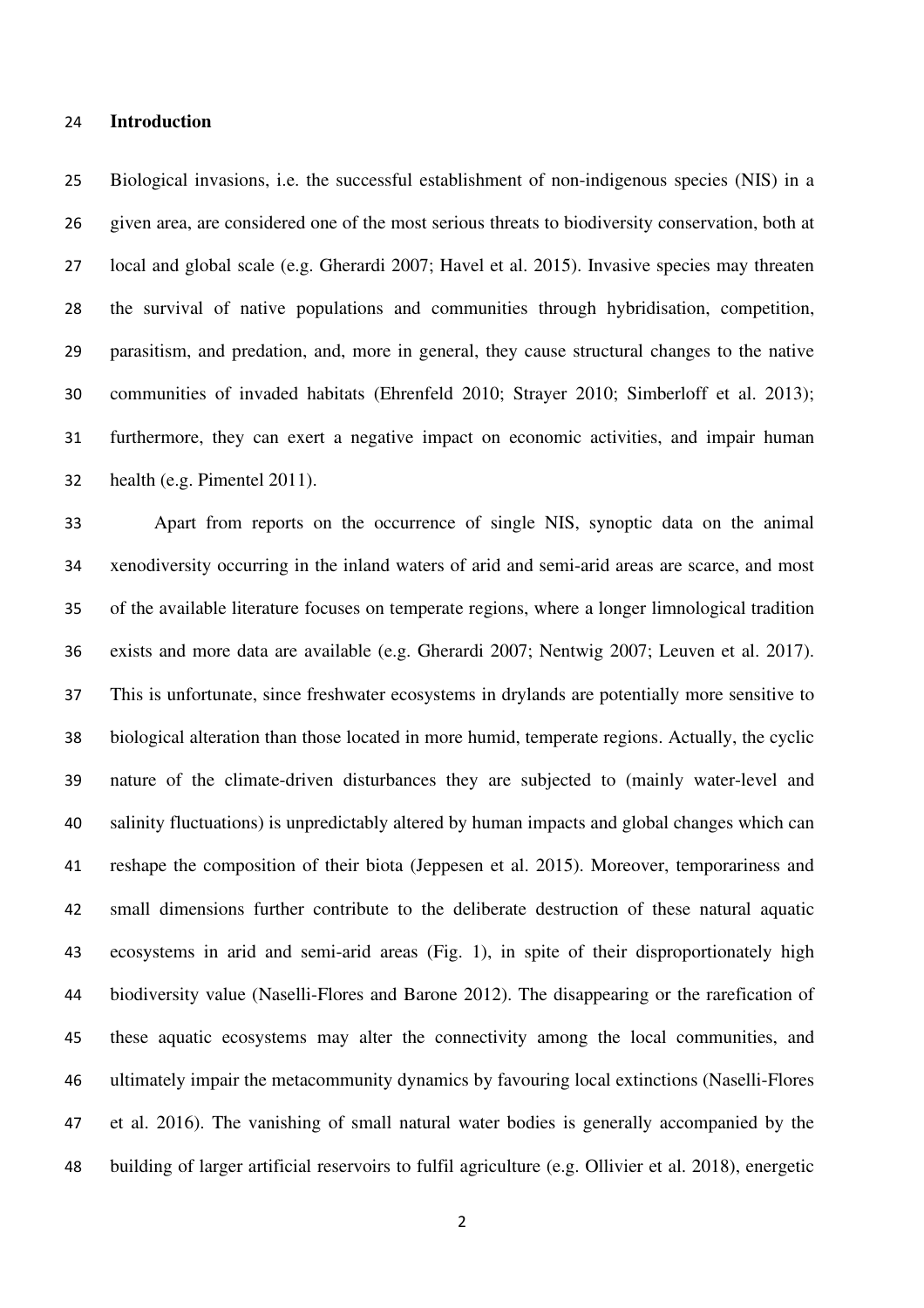(e.g. Zarfl et al. 2015), and domestic needs. The mix of human alterations, direct destruction of small natural ecosystems and their substitution with newly built reservoirs has a significant impact on the composition and structure of the native biota of inland waters and can likely offer, especially in semi-arid zones, new colonization opportunities to NIS.

Artificial lakes are actually known to facilitate the settlement of newcomers under a variety of climatic conditions (Johnson et al. 2008; Alfonso et al. 2010; Havel et al. 2015), and this can be particularly true for man-made lakes and ponds in drylands, due to their placement on the territory, to their higher cumulative surface compared to that of natural ecosystems, to the human-promoted disturbance they are subjected, and to the lack or to the weakness of those biological filters that can hinder a successful establishment of newcomers (Naselli-Flores 2003; Incagnone et al. 2015; Stoch et al. 2016).

In the present paper, based on data gathered in Sicily, we i) describe the xenodiversity in Sicilian inland waters and attempt a chronology of its biological invasions; ii) discuss the potential role of man-made aquatic ecosystems as bridgeheads facilitating the establishment and spreading of NIS; iii) analyse the different susceptibility to the establishment of NIS in natural aquatic ecosystems characterised by a permanent vs. a temporary hydroperiod.

## **A brief account on the inland waters of Sicily**

The Mediterranean Basin, located between 32° and 42° latitude N, covers portions of three continents (Europe, Africa and Asia) and, since about 3 million years, is subjected to a peculiar semi-arid climate characterized by a strong seasonality of rainfall and air temperature, which are out of phase and determine the alternance of rainy, cool (winter) and dry, warm (summer) periods (Naselli-Flores 2011). The length of the dry period can vary, and recurrent periods of prolonged drought and water shortage are also typical. Thousands of 73 islands, with a surface ranging from  $25,711 \text{ km}^2$  to a few hectares, are scattered in the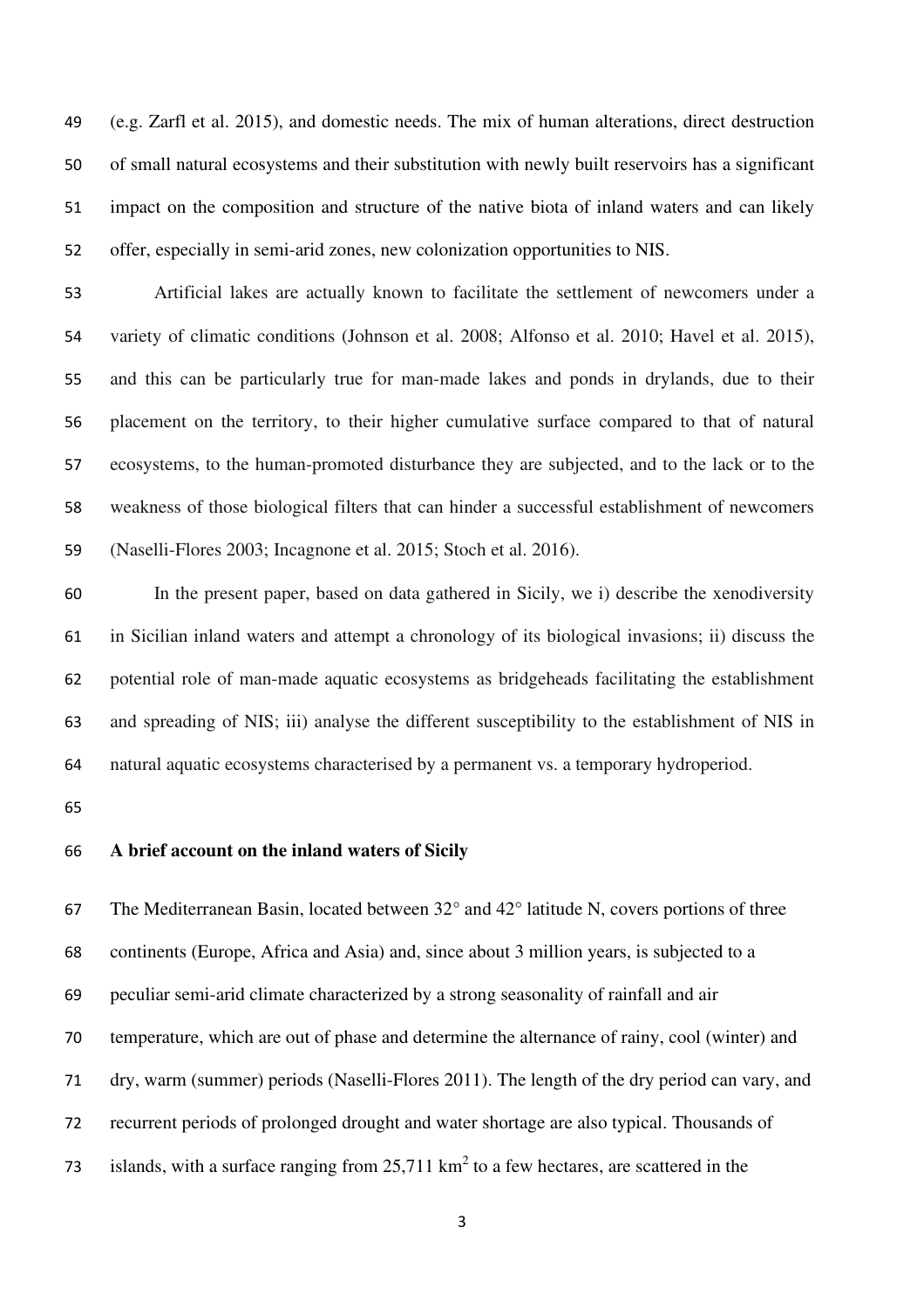Mediterranean Sea and have been hosting human populations since thousands of years. In these islands, natural streams and ponds (including temporary ones) were often insufficient to fulfil the needs of the human populations and man-made canals and standing water collections were therefore built since at least 3,000 years ago (Zahar 2011). However, human impacts on natural freshwaters were quite limited until about 10 centuries ago. Since then, a progressive change in agriculture all around Europe brought to the intensification of cereal production and to the capillary diffusion of watermills, even in the largest islands of the Mediterranean Sea (Bresc and Di Salvo 2001). The higher food availability further fuelled human growth and contributed to change the characteristics of European inland waters. Watermills, in particular contributed to create ponds and lakes where none had existed before, and these lentic artificial ecosystems favoured the transfaunation of several aquatic species across Europe (for an historical account of the transformation experienced by European inland waters in the Medieval Period see Hoffman 1995).

Sicily is the largest and most populated island of the Mediterranean Sea. It represents a paradigmatic example of Mediterranean island due its prevailing climate ranging from semi-arid to temperate-dry conditions, with temperate-humid and humid zones limited to the highest mountain ranges (Naselli-Flores 2011). Sicilian landscape shows a physiography dominated by a hilly landscape (61%) and a fair amount of mountain range (25%, including 92 the Mount Etna, the highest European volcano), the remaining surface  $(14\%)$  being characterized by lowlands. Aquatic lotic ecosystems in this region include a river network mainly formed by torrent-like systems, and a few permanent lowland rivers whose discharge is strictly dependent on precipitation. Several of these streams are temporary and/or saline due to the presence of evaporite outcrops dating back to the Messinian salinity crisis.

As regard natural lentic waters, permanent and temporary brackish waterbodies are mainly located along the southern coast of the island, with the exception of the endorheic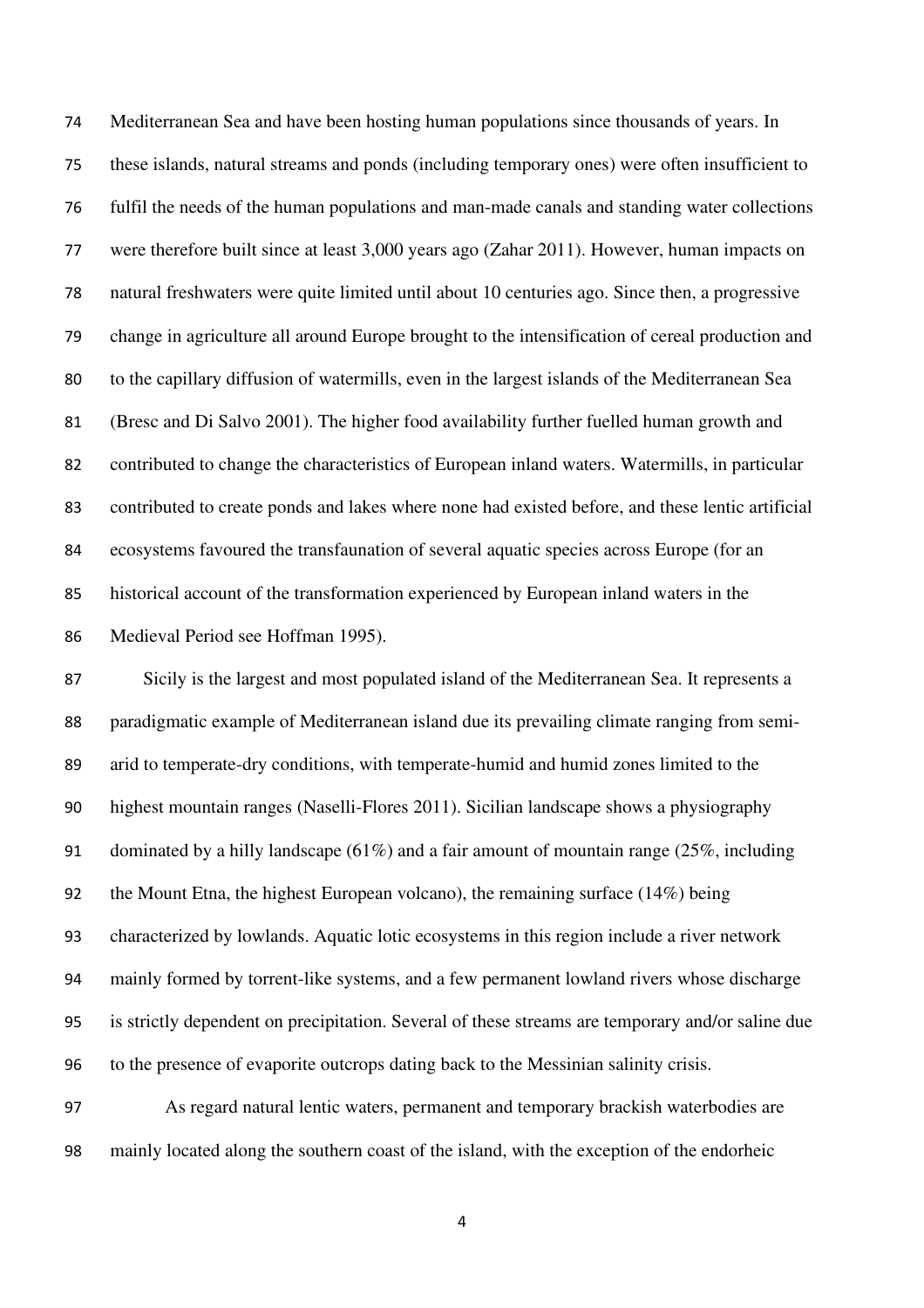99 Lake Pergusa, the largest Sicilian natural lake (surface  $1.4 \text{ km}^2$ ), which is located in the middle of the island. Permanent, shallow freshwater lakes and ponds are generally found at elevation above 1,000 m a.s.l. Conversely, freshwater temporary ponds, i.e. those waterbodies alternating a wet and a totally dry phase, represent the most common type of natural aquatic ecosystem in this, as well as in the others, Mediterranean island (Marrone et al. 2006a; Marrone et al. 2019). These ecosystems host quite a peculiar aquatic biota, adapted to overcome complete desiccation, and representing the bulk of Sicilian inland waters native biodiversity (Marrone et al. 2006a; 2009).

In Sicily, until the beginning of the XX century, man-made reservoirs were mainly represented by small tanks made of stones, cement and lime collecting a few cubic meters of water, locally called "ggèbbia" (Alvarez-Cobelas et al. 2005). After the World War II, several 110 much larger reservoirs, with a storing capacity higher than  $10^6$  m<sup>3</sup>, were built by damming natural, often temporary, streams all around the island. In addition, both the Regional and the Italian governments have been encouraging the building of thousands of smaller artificial lakes to promote agriculture development (e.g. Guggino Picone et al. 1960; Uzzani 2012). The effects that these newly built aquatic ecosystems exert on the autochthonous aquatic biota have never been carefully evaluated.

Altogether, natural lentic ecosystems (both the permanent and temporary ones, 117 excluding the small ground and rock pools), although abundant and widespread ( $\approx$ 2,000 according to a rough estimate), generally show small dimensions (surface area ranging 119 between less than 10  $m^2$  to a few hectares; average depth between 0.1 and 2 m), a quite 120 limited cumulative surface ( $\approx$ 5 km<sup>2</sup>), and store a relatively limited amount of water ( $\approx$ 5.5 121 Mm<sup>3</sup>). These values represent a small fraction of those shown by the 29 major dam reservoirs 122 and the ≈20,000 agriculture ponds built in the island in the last 60 years (total surface ≈140 123 km<sup>2</sup>; water stored ≈1 km<sup>3</sup>) (Calvo et al. 1993; Naselli-Flores 1999; Naselli-Flores and Lugliè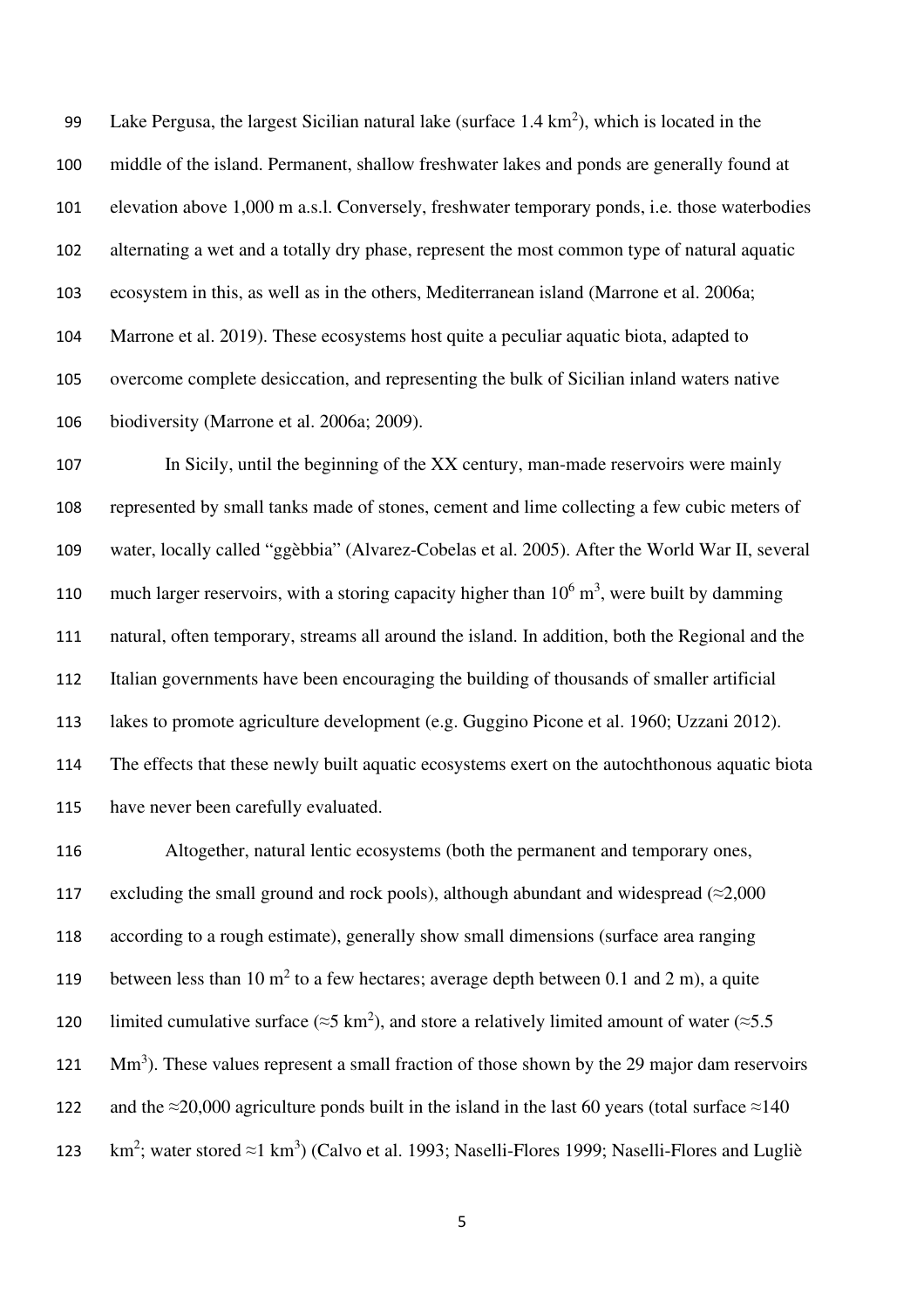2014). These artificial lakes were mainly built in the hilly part of the island and in the lowlands, where most of the agriculture activities are concentrated, and where the need for an easy-to-access and abundant source of freshwater was more pronounced. At the same time, due to the lack of any awareness of the biological importance of these natural aquatic ecosystems, several temporary ponds lying in these areas have been drained, incorporated in the cultivated areas, and eventually replaced by brand-new, agriculture reservoirs (Fig. 1), more conveniently located at the side of the cultivated fields (Stoch and Naselli-Flores 2014). [Figure 1 near here]

## **Occurrence and habitat preferences of NIS in Sicilian inland waters**

A checklist of the NIS occurring in Sicilian inland waters was compiled based on literature data; conversely, the NIS occurring on small circum-Sicilian islands and on the Maltese Islands are not discussed here. Google Scholar (https://scholar.google.com/), PubMed (https://www.ncbi.nlm.nih.gov/pubmed/), and the "Biodiversity Heritage Library" (http://www.biodiversitylibrary.org/) were used as the main source of information. The used keywords were "NIS", "Non indigenous species", "Invasive species", "biological invasions" "allochthonous species" "Sicily", "inland waters", "reservoirs" "ponds" and different combinations of them. The search was carried out in Italian and English. Moreover, grey literature (local journals, theses, congress abstracts and websites) was explored as well. Attention was paid to review all the references that include relevant systematics, as well as biogeographical and distributional data. All obtained occurrence data were critically revised and, when possible, checked through dedicated sampling surveys. The checklist produced by Marrone and Naselli-Flores (2015) was used as a baseline dataset, which was critically reviewed and implemented with the available new records. The nomenclature applied to the reported NIS has been checked and amended according to the most updated available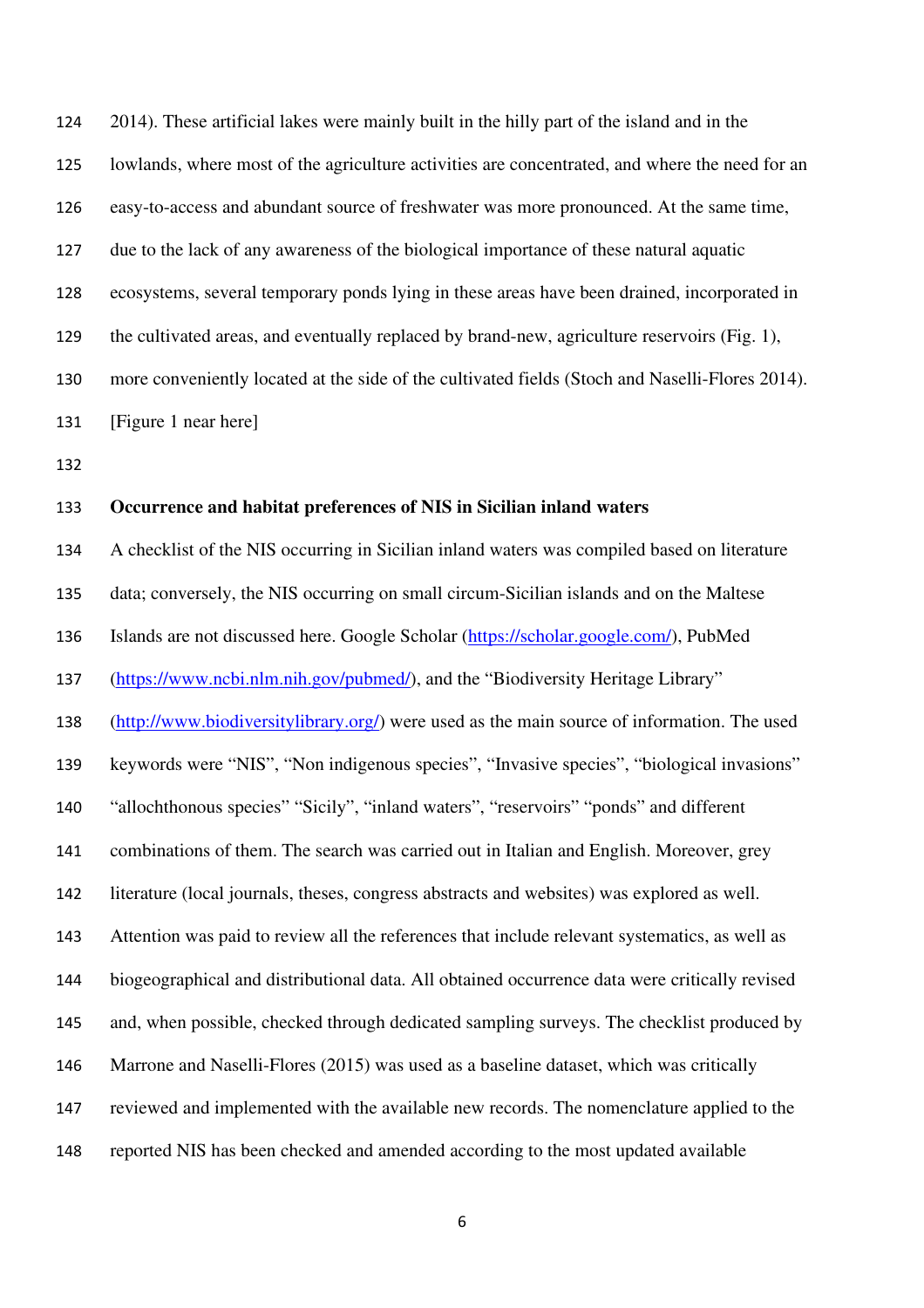literature, so that following Vecchioni et al. (2017), the planorbid gastropod reported as *Ferrissia fragilis* (Tryon, 1863) by Marrone et al. (2011) is here reported as *Ferrissia californica* (Rowell, 1863), and the gastropod reported as *Haitia acuta* (Draparnaud, 1805) by Marrone and Naselli-Flores (2015) is here ascribed to the genus *Physella* following the opinion of Vinarski (2017). Following Miracle et al. (2013), the cyclopoid copepod reported as *Acanthocyclops trajani* Mirabdullayev and Defaye, 2004 by Schifani et al. (2019) is here ascribed to *A. americanus* (Marsh, 1893).

In comparison with the checklist produced by Marrone and Naselli-Flores (2015), the checklist of Sicilian NIS is here pruned from the brown rat *Rattus norvegicus* Berkenhout, 1769, which is not strictly aquatic, and from the European pond turtle *Emys orbicularis*  (Linnaeus, 1758), which did not establish self-sustaining populations on the island (but see Vamberger et al., 2015). Conversely, new occurrence localities were published for the red swamp crayfish *Procambarus clarkii* Girard, 1852 (Faraone et al. 2017; Deidun et al. 2018), and three new NIS were reported for the island: the crayfish *Cherax destructor* Clark, 1936, the copepod *Acanthocyclops americanus*, and the jellyfish *Craspedacusta sowerbii* Lankester, 1880 (Deidun et al. 2018; Schifani et al. 2019). Since the possible non-native status of the leech *Placobdella costata* (Fr. Müller, 1846**)** and the apicomplexan *Haemogregarina stepanowi* Danilewsky, 1885 has not been ascertained to date (see Arizza et al. 2016; Marrone et al. 2016), these taxa are not included in the present work. [Table 1 near here] Some emydid taxa belonging to the genera *Trachemys* and *Pseudemys* occur in aquatic ecosystems throughout the island. Although no data are currently available on the actual occurrence of successful breeding events in Sicily, *Trachemys scripta* (Thunberg in Schoepff, 1792) is known to regularly breed in southern peninsular Italy (e.g. Ficetola et al. 2009; Crescente et al. 2014) and was observed to breed in the Botanical Garden of the University of Palermo and other open-air private ponds, so that its establishment in the wild in Sicily is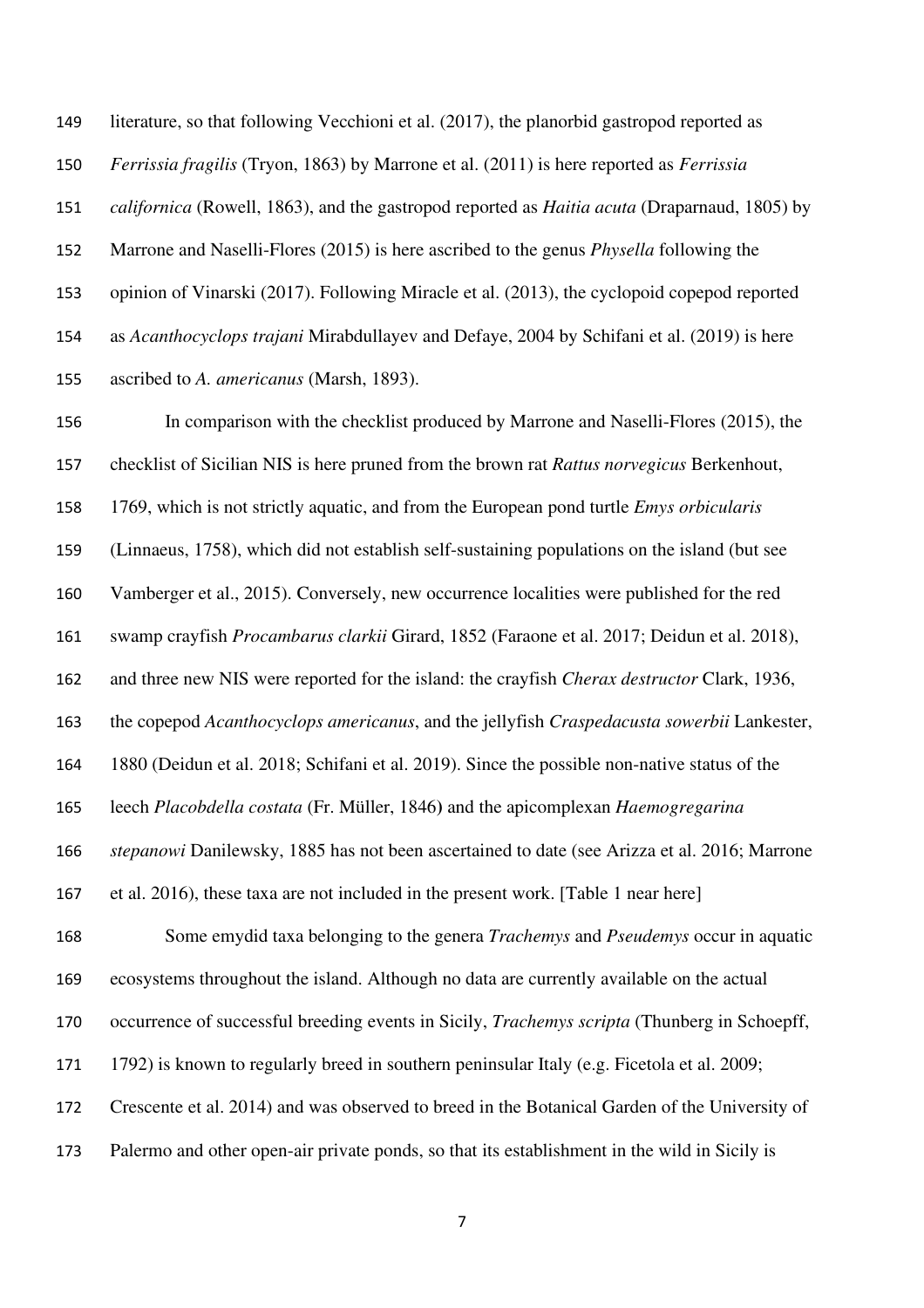likely. Accordingly, we here opted to include the family Emydidae (excluding *Emys trinacris*  Fritz et al., 2005) among the non-native taxa occurring in Sicily, although we refrain from indicating which taxa actually breed in the wild on the island. These new observations bring the total number of animal NIS occurring in Sicily to 32 (Table 1). The Chordata are the most represented taxon, followed by arthropods and molluscs, and the vast majority of the recorded NIS are of Palearctic origin.

Among the 18 invertebrate NIS up to now recorded in Sicily, 3 were exclusively found in lotic environments, 9 exclusively in lentic ones, and 6 were able to colonise both standing and flowing waters (Table 1). The three species only found in rivers and streams [i.e. *Anguillicola crassa* Kuwahara, Niimi and Itagaki, 1974, *Melanoides tuberculata* (Müller,

1774), and *Cherax destructor*] were exclusively observed in natural ecosystems. Conversely,

the 13 species occurring in lentic environments were all observed in artificial lakes, whereas

only 8 of them are also occurring in natural, permanent ponds. More in general, no species

was found to occur exclusively in natural lentic aquatic ecosystems and, with the exception of *Physella acuta*, no species proved to be able to colonise natural temporary waters.

Vertebrate taxa, with the exception of the rainbow and brown trouts, which only occur in natural rivers, proved to be able to colonize any type of permanent aquatic ecosystem in the island originating from the reservoirs they were originally introduced into.

## **A tentative chronology of the biological invasions in Sicilian inland waters**

No precise data are available on the date of first introduction of each NIS in Sicily; however, a coarse-grained time frame could be produced (Tab. 1).

Among the NIS recorded on the island, only few species occurred in Sicilian inland waters earlier than the XX century (Table 1); the tench, *Tinca tinca* (Linnaeus, 1758), is the first NIS known to be introduced in Sicily. This fish was likely introduced in Medieval times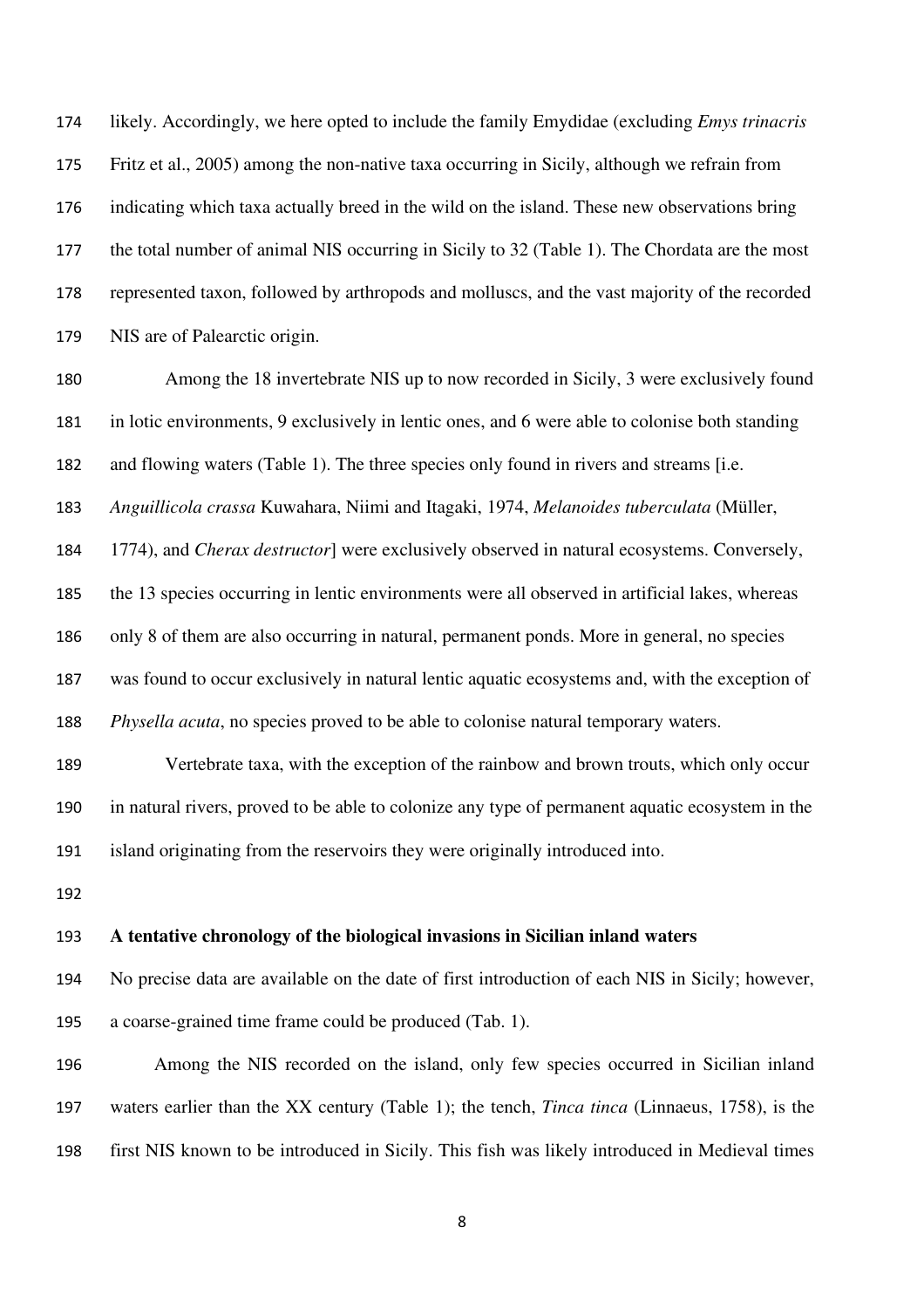as a source of food (Bresc 1986; Duchi 2018). Among the invertebrates, the gastropods *Radix auricularia* (Linnaeus, 1758) and *Physella acuta* were introduced on the island possibly along with ornamental aquatic plants in the XIX century, or even earlier. In fact, in the first half of the XIX century, *R. auricularia* specimens were collected in the Botanical Garden of Palermo and at the mouth of the River Simeto, close to Catania (Liberto et al. 2010). *P. acuta* was reported to be present in streams close to Syracuse by Philippi (1844, sub "*Physa rivularis*"; see also Vinarski 2017).

In the second half of the XX century, man-made water bodies were intensively built throughout the island (Naselli-Flores 1999) and, due to the paucity of autochthonous freshwater fish, they were routinely stocked with non-indigenous fish for recreational or utilitarian purposes (Faranda 1977). About 70% of the fish species currently present in the inland waters of the island (excluding the diadromous taxa) are NIS, which were introduced in the course of the XX century (Gandolfi et al. 1991; Marrone and Naselli-Flores 2015). As an example, at the end of the second decade of the last century, land reclamation works were accompanied by the massive, intentional introduction of the eastern mosquitofish, *Gambusia holbrooki* Girard, 1859, to fight malaria in those few wetlands that had escaped reclaiming (Consoli 1928); this North American Poeciliidae, quite effective in controlling mosquitos' larvae, but also notorious for its detrimental impact on native biodiversity (Margaritora et al. 2001; Vannini et al. 2018), has been later on deliberately introduced in the majority of agriculture lakes and dam-reservoirs and is nowadays among the most widespread fish in Sicilian waterbodies. Along with non-native fishes, their parasites [e.g *Neoergasilus japonicus* (Harada, 1930)*, Anguillicola crassa,* possibly *Sinanodonta woodiana* (I. Lea, 1834) glochidia), and some 'hitchhiker' invertebrates [e.g. *Daphnia* spp., *Acanthocyclops americanus*, possibly *Dreissena polymorpha* (Pallas, 1771) veliger larvae] were likely introduced (see Duggan and Pullan 2017), although the occurrence of some of these taxa was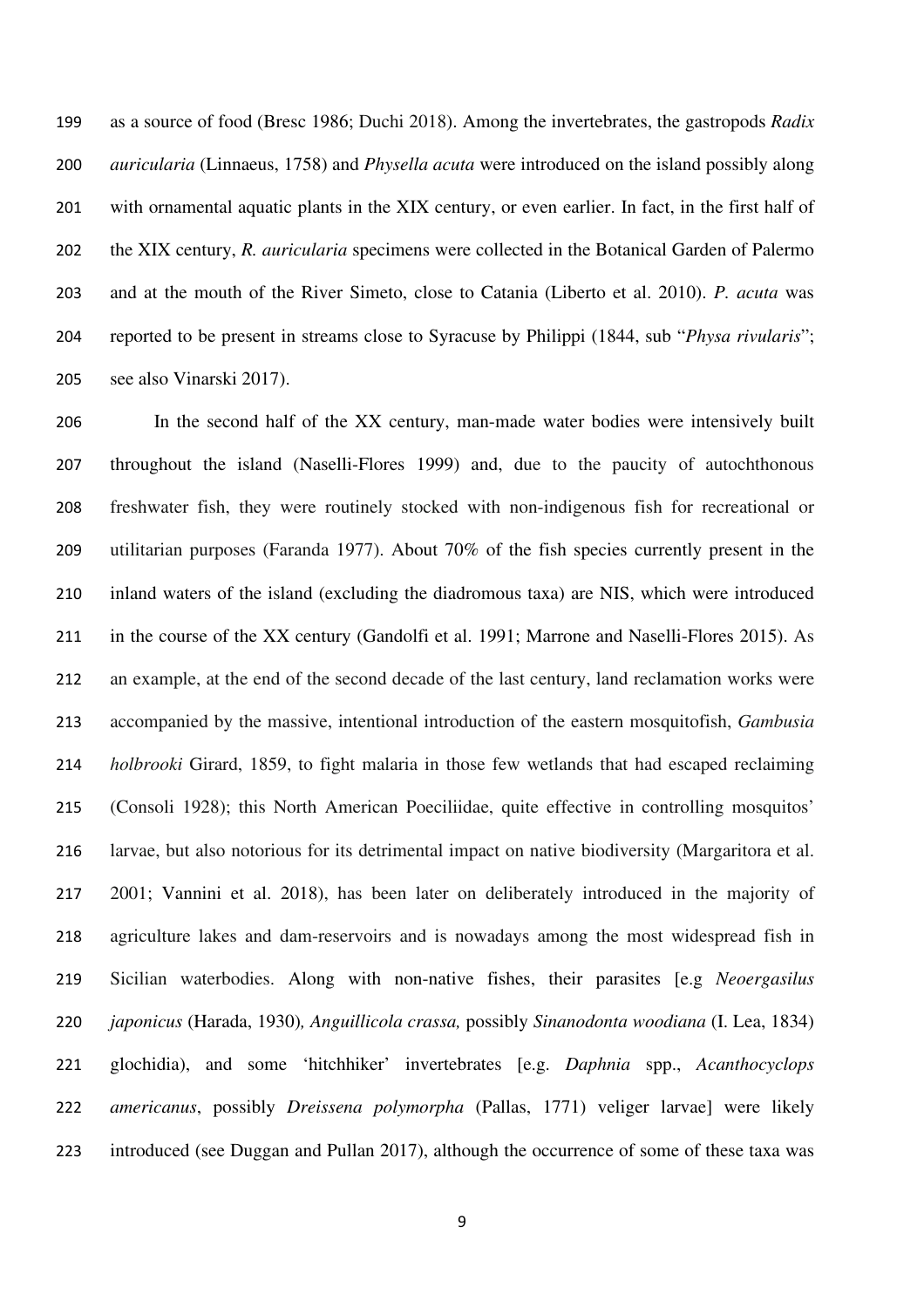overlooked until the XXI century (Giannetto et al. 1990; Calvo et al. 1993; Marrone et al. 2005; Marrone and Naselli-Flores 2015, and references therein). Several other zooplanktic species strictly linked to the open waters of permanent, deep lakes occur in Sicily only in the largest man-made reservoirs, and it is likely that the branchiopods *Daphnia cucullata* Sars, 1862, *D. galeata* Sars, 1864 and *Diaphanosoma* spp., which are autochthonous in Peninsular Italy, might in fact represent recently introduced elements in the Sicilian fauna. However, getting data on the pattern of molecular diversity of these species is necessary in order to clarify the local status of these taxa, which are thus here conservatively excluded from the list of Sicilian NIS. Finally, the rodent *Myocastor coypus* (Molina, 1782) and the clawed frog *Xenopus laevis* (Daudin, 1802) are known to occur on the island since the XX century, the first being escaped from farming (Petralia 2008) and the second one possibly imprudently released in the wild from laboratories or hobby breeders (Lillo et al. 2005; Lillo 2008a).

The most recent wave of biological invasions, which is currently underway, is taking place in the XXI century: in less than 20 years, 12 taxa (11 invertebrates and 1 vertebrate, see Table 1) were released by, or escaped from, hobby or professional breeders, likely thanks to the increased global trade of aquarium pets (e.g. Padilla and Williams 2004; Nunes et al. 2015; Maceda-Veiga et al. 2014; Duggan et al. 2018).

# **The role of man-made waterbodies on biological invasions in Sicily**

243 The first large Sicilian dam-reservoir  $(32.8 \text{ Mm}^3)$  was impounded in 1923 and several others followed after the World War II (Calvo et al. 1993). All these water bodies were built in a context where the only existing natural permanent water bodies were a few brackish coastal shallow lakes and some high-altitude ponds located on the mountain chains. These natural permanent ecosystems hosted no or few "pure lacustrine" invertebrate species and were rather inhabited by local "pond species", which opportunistically colonized these sub-optimal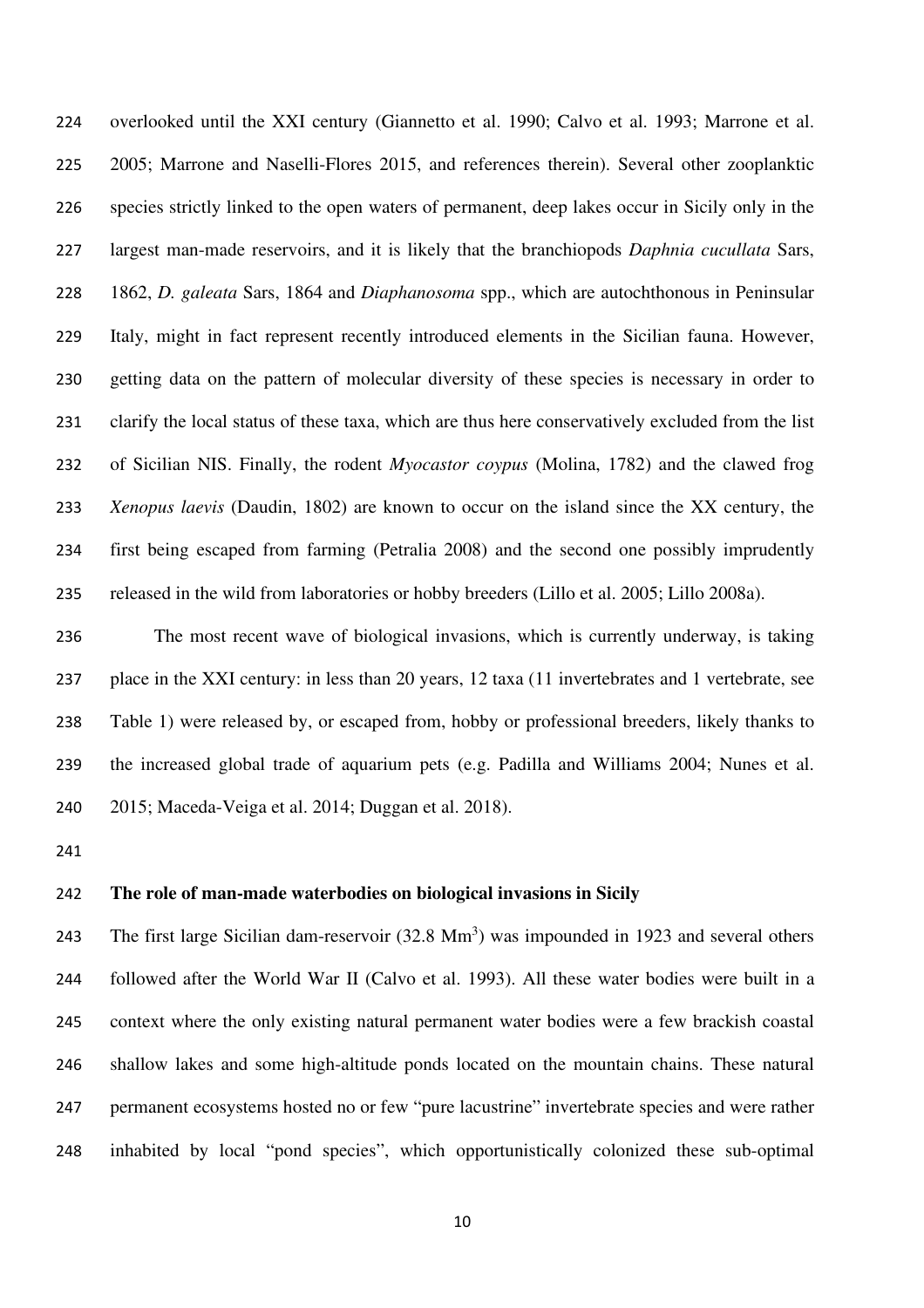environments (see Alfonso et al. 2010). Analogously, the few autochthonous non-diadromous fish in Sicily are typical of flowing or of well oxygenated standing waters (Gandolfi et al. 1991), and most of the autochthonous Sicilian amphibians are not able to successfully breed in fish-inhabited water bodies (Lo Valvo et al. 2017). A scarce contingent of autochthonous taxa, none of them well adapted to this habitat typology, was therefore able to colonize the eutrophic and highly astatic Sicilian reservoirs.

Unsaturated and poorly structured biological communities as these ones are characterized by scarce resistance and resilience against biological invasions (Shurin 2000; Havel et al. 2005), and Sicilian reservoirs could thus be readily colonized by both vertebrates and invertebrate NIS. Soon after, most of the introduced fish species (e.g. *Rutilus rubilio* Bonaparte, 1837, *Perca fluviatilis* Linnaeus, 1758*, Ameiurus melas* Rafinesque, 1820, and others) spread from dam reservoirs to the upstream river network, further enlarging their distribution range in the island. Moreover, both passively and actively dispersing invertebrates, once established their first populations in the invaded water bodies likely benefited from the increased availability of aquatic surface area provided by the building of artificial lakes and ponds. Actually, in arid and semi-arid landscapes, the prevailing occurrence of water bodies in open habitats enhances the so-called target-area effect (Lomolino 1990). In these areas, the realized dispersal was actually found to be more efficient than in areas characterized by higher habitat complexity (see Korn et al. 2010; Stoch et al. 2016).

A further, more recent, mechanism entailing the introduction and spreading of aquatic NIS in Sicily is the intentional release of ornamental and aquarium organisms: several gastropods, cnidarians, and isopods are known to having been introduced following this route (e.g. see Patoka et al. 2016; Vecchioni et al. 2017; Duggan et al. 2018), and there are evidences of multiple independent releases of NIS in distantly-located Sicilian man-made water bodies (e.g. Faraone et al. 2017).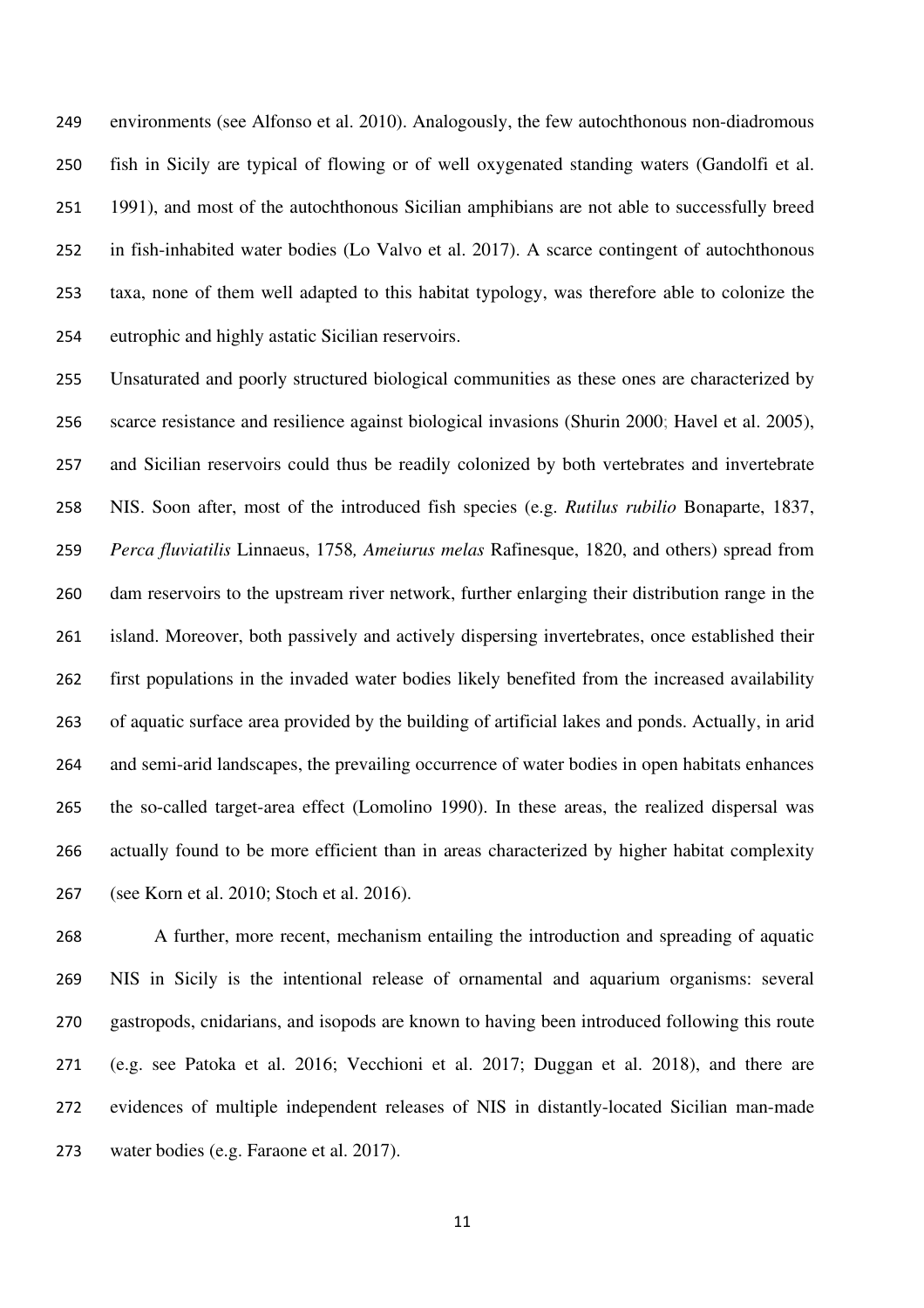The evidences collected until now on NIS chronology and distribution in Sicilian inland waters thus suggest that the largely unsaturated biological communities of man-made ponds and lakes in Sicily were easily invaded by NIS, and artificial water bodies effectively acted as bridgeheads for their establishment and spreading throughout the region through both autogenous and man-facilitated dispersal events.

# **Different susceptibility of permanent and temporary natural ecosystems to the establishment of NIS**

In Sicily, the few existing natural permanent water bodies have been steadily colonized by NIS, so that they currently host a xenodiversity comparable to that observed in artificial water bodies. Conversely, based on available data (Table 1), seasonal ponds and streams proved to be nearly immune to such invasions. Actually, only two invertebrate species are to date known to occur in Sicilian temporary ponds and pools, i.e. the dipteran *Aedes albopictus*  Skuse, 1894, occurring in artificial pools only (e.g. flowerpot dishes, abandoned exhausted tires and containers), and the gastropod *Physella acuta*, which is quite common in long-lasting natural temporary ponds. This obvious higher resistance of temporary water bodies against biological invasions has to be ascribed both to abiotic and biotic factors. First, the wide seasonal oscillations of all the physical and chemical parameters of temporary waters, along with the actual presence of a dry phase, seem to act for several taxa as an efficient barrier to the colonization of these water bodies. Then, temporary water bodies in the Mediterranean Basin can efficiently resist against biological invasions thanks to their ancient, species-rich and diversified biological communities (e.g. the communities of the "*Hemidiaptomus* ponds", see Sahuquillo and Miracle 2013; Alfonso et al. 2016), which represent an effective biological hindrance against the establishment of newcomers (Incagnone et al. 2015). Interestingly, the resistance against invasion of the native animal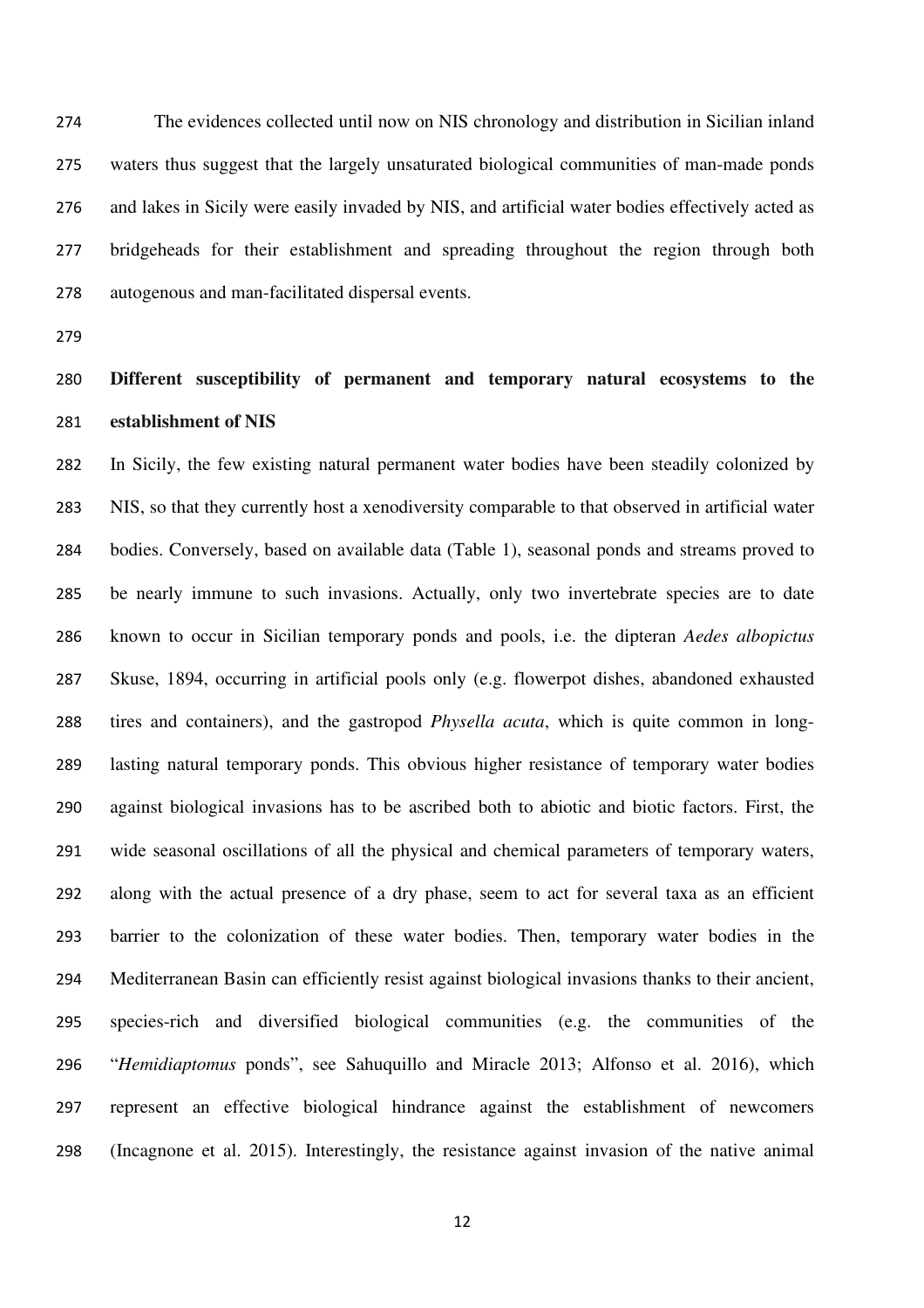communities inhabiting temporary water bodies is so high that it is also exerted against "foreign" conspecific evolutionary lineages, which are not allowed to establish themselves in those water bodies where conspecific lineages are already present, generating the so-called dispersal-gene flow paradox (De Meester et al. 2002; Incagnone et al. 2015). As a rule, such mechanisms generate a pronounced beta diversity at a regional level (e.g. Stoch et al. 2016), and an unexpectedly high genetic structuring even at very small geographical scale (e.g. Ketmaier et al. 2012, Marrone et al. 2013; Ventura et al. 2014; but see also Kappas et al. 2017 for a contrasting evidence).

However, although most invasive species are unable to permanently colonize temporary water bodies, they are able to temporarily exploit them for trophic reasons. In Sicily, this is the case of the amphibian *Xenopus laevis* and the fish *Gambusia holbrooki*. Both these species take advantage of the ephemeral contacts between permanent and temporary wetlands, which open them new feeding opportunities (F. Marrone and L. Naselli-Flores, *pers. obs.*). This opportunistic behavior severely affects local communities which have not developed adaptations against these vertebrate predators. In other semi-arid areas, *Procambarus clarkii* specimens coming from populations inhabiting permanent waters are known to have a significant effect on temporary water ecosystems, altering the structure and functioning of the pre-existing communities (e.g. Peréz-Bote et al. 2004; Meineri et al. 2013). The higher ecological resistance against NIS shown by temporary ponds could be therefore breached in a given area depending on the proximity and number of artificial waterbodies which potentially increase invaders' pressure.

## **Conclusions**

In semi-arid areas, artificial lakes and ponds are nowadays much more abundant than natural ones (Oertli 2018). The relatively recent origin and the poor community structure of these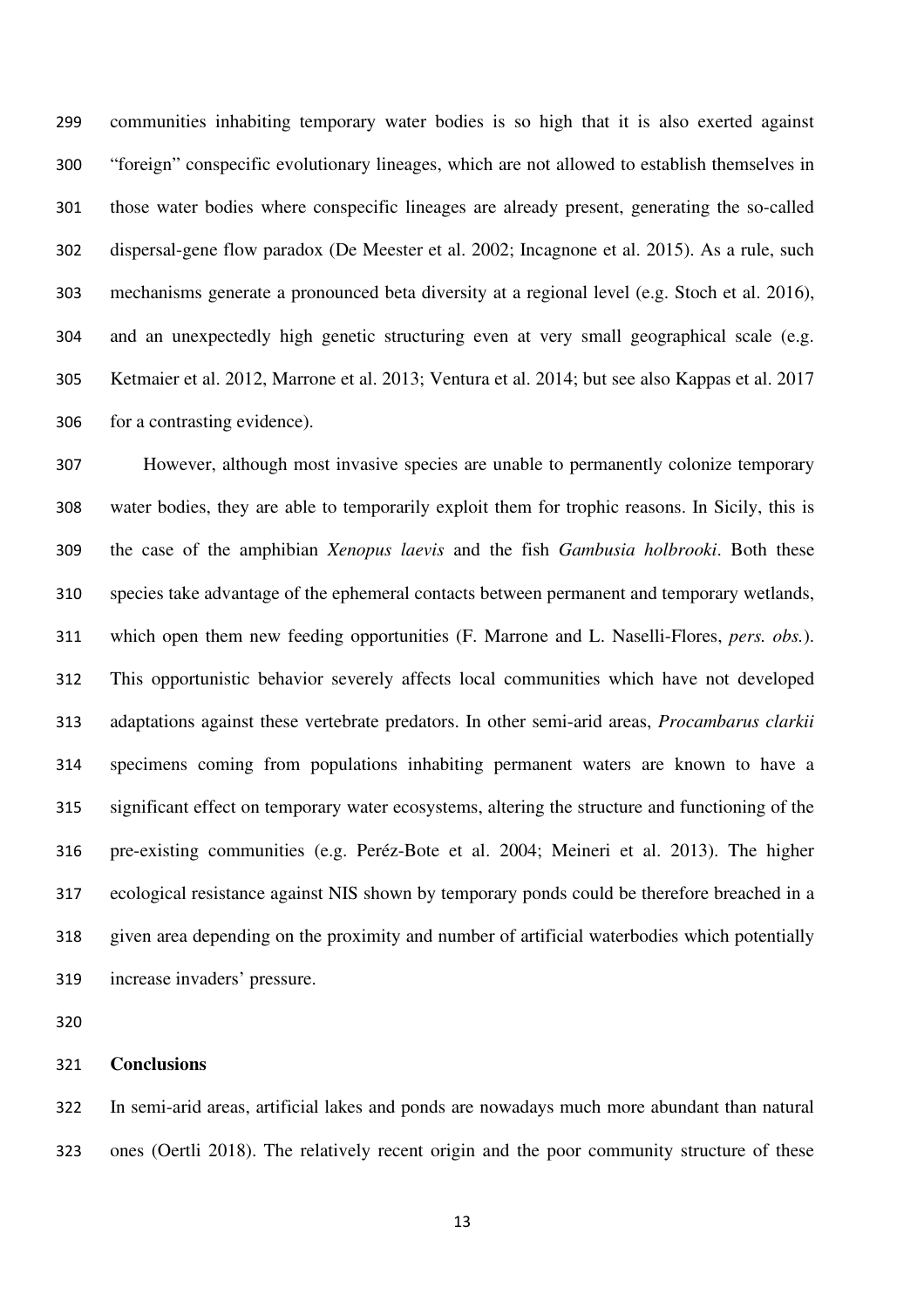environments implicate a weak effect exerted by biological filters and facilitate the successful establishment of NIS (Alfonso et al. 2010; Duggan and Payne 2017). Moreover, their number and placement on the territory likely increase the biological connectivity among aquatic habitats through the higher target surface they provide for dispersing organisms, thus further facilitating NIS local dispersal. The increased number of artificial aquatic habitats can also favour the spreading of some native species, and a positive effect in the distribution of insects, amphibians and birds has been reported under more humid climatic conditions (Ruggiero et al. 2008; Deacon et al. 2018); however, in semi-arid areas only the more euryecious and widespread macroinvertebrates with a high dispersal capacity were found to successfully colonize artificial waterbodies (e.g. Abellan et al. 2006). In fact, in Sicily, the distribution of some autochthonous taxa such as the copepods *Copidodiaptomus numidicus* (Gurney, 1909) and *Calanipeda aquaedulcis* Kritschagin, 1873, the cladoceran *Daphnia longispina* O.F. Müller, 1776 or, among vertebrates, the amphibian *Bufo bufo* (Linnaeus, 1758), were favoured by the building of permanent man-made reservoirs (Calvo et al. 1993; Marrone et al. 2005; Sicilia and Turrisi 2008; Alfonso et al. 2010; Vecchioni et al. 2019); these species are nowadays much commoner in Sicilian man-made water bodies than in the natural ones. Conversely, the more specialized invertebrate species or those typical of Mediterranean temporary and permanent ponds were not able to colonize artificial lakes, and are currently exiled in the natural ponds which survived to date (Marrone et al. 2006a, 2006b).

In Sicily, the building of artificial water bodies is driven by an alleged economic development, which does not take in account its impact on native biodiversity. However, it is now clear that the presence and numbers of artificial water bodies in arid and semi-arid areas might have profound impacts on the local aquatic biota; these impacts are multi-faceted, bringing direct advantages to NIS and to a few euryecious native taxa, but being noxious for the majority of the more specialized native biota. As described above, the building and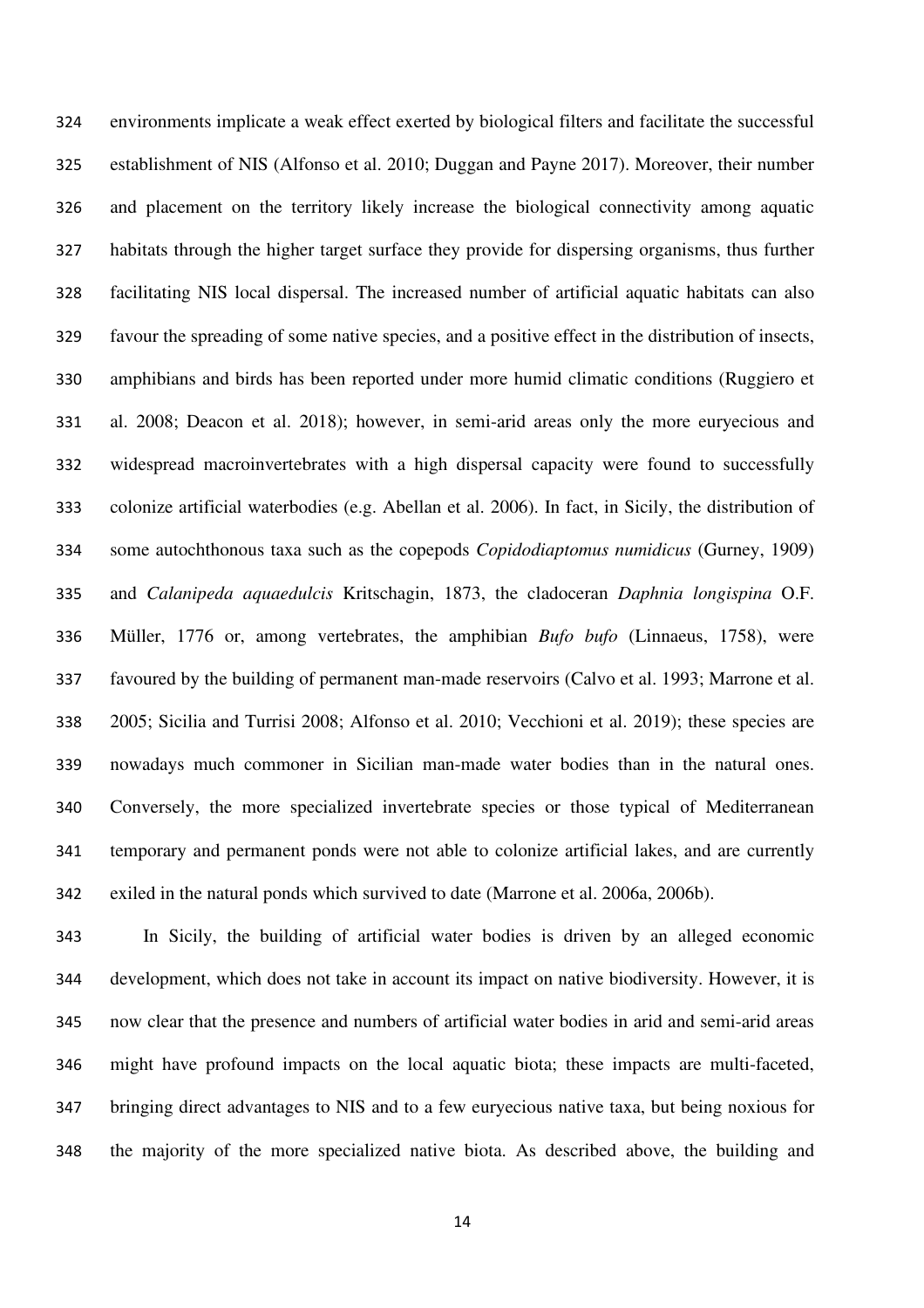spreading of such man-made ecosystems constitute an actual threat to the preservation of local biodiversity due to their function as bridgeheads that facilitate biological invasions and generate a significant pressure of NIS on natural ecosystems.

Furthermore, it has to be considered that ornamental and aquarium organisms trading (mainly involving fish and aquatic plants) is a fast growing, billionaire industry (e.g. Padilla and Williams 2004; Prathvi et al. 2014). This trading moves hundreds of species, a huge amount of money, and potentially represents one of the most effective pathways for NIS introduction, facilitating an easy exchange of species among distant regions of the world (see Allen et al. 2017 for a comprehensive account). In fact, along with fish and/or aquatic plants, several "hitchhikers" are likely transported into the water or on the traded organisms, and eventually released in the environment (Marrone and Naselli-Flores 2011). To prevent this risk, recommendations have been made to all countries in order to control the import and export of species that may become invasive (Convention on Biological Diversity – COP 6 Decision VI/23 - https://www.cbd.int/decision/cop/?id=7197 last accessed May 20, 2019). However, these recommendations are often disregarded by policymakers of most countries and the import and transport of NIS is still largely unregulated (Allen et al. 2017).

As highlighted by Oertli (2018), the physical characteristics of artificial lakes and ponds and their placement in a given area should be carefully planned in order to facilitate the colonization by autochthonous species (and thus their "naturalization"), and to effectively inhibit the establishment of NIS. As an example, the possibility of scientifically-supervised inoculation of the newly created artificial waterbodies with propagules from the local native biota should be investigated as a possible approach to speed-up the process of "naturalization" of man-made waterbodies. Such procedure should be thus addressed at inhibiting the colonization of NIS through the establishment of invasion-resistant, native assemblages.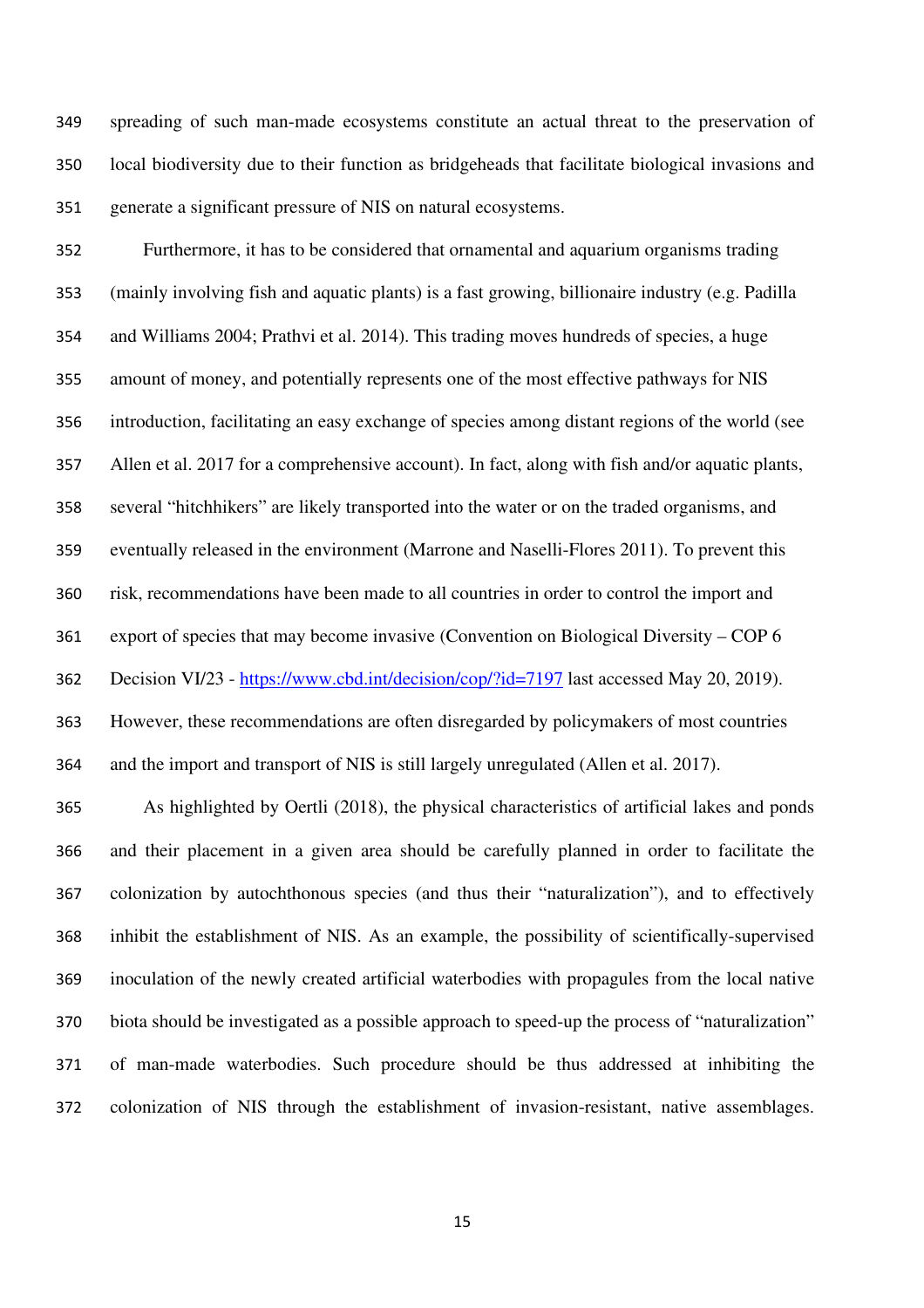Moreover, restricting the access to invasion hubs proved to effectively work in the control of an invasive vertebrate in arid Australia (Letnic et al. 2015).

In order to achieve the goal of a successful coexistence of economic development and nature conservation, political decisions should be taken to make aware both the land-owners and the relevant stakeholders of the risks and opportunities linked with the building of artificial water bodies. Early-warning observatories on the occurrence and distribution of alien species should be established, so that the arrival of new NIS could be faced and controlled in the early stage of invasion, before they spread on the territory becoming difficult or impossible to eradicate.

#### **References**

|  | 384 |  | Abellan P, Sanchez-Fernandez D, Millan A, Botella F, Sanchez-Zapata JA, Gimenez A. 2006. |
|--|-----|--|------------------------------------------------------------------------------------------|
|--|-----|--|------------------------------------------------------------------------------------------|

- Irrigation pools as macroinvertebrate habitat in a semi‐arid agricultural landscape (SE
- Spain). Journal of Arid Environments 67: 255–269. DOI 10.1016/j.jaridenv.2006.02.009.

Agenzia Regionale per la Protezione dell'Ambiente Sicilia, 2008. Atlante della Biodiversità

della Sicilia. Vertebrati terrestri. Studi e Ricerche 6, ARPA Sicilia, Palermo, pp. 533.

Alfonso G, Belmonte G, Marrone F, Naselli-Flores L. 2010. Does lake age affect zooplankton

diversity in Mediterranean lakes and reservoirs? A case study from southern Italy.

Hydrobiologia 653: 149-164. DOI 10.1007/s10750-010-0350-4.

Alfonso G, Beccarisi L, Pieri V, Frassanito A, Belmonte G. 2016. Using crustaceans to

- identify different pond types. A case study from the Alta Murgia National Park, Apulia (South-eastern Italy). Hydrobiologia 782: 53-69. DOI 10.1007/s10750-016-2669-y.
- Allen PE, Barquero MD, Esteban Bermúdez E, Calderón JC, Hilje B, Pineda W, Saborío-
- Rodríguez G, Arguedas V, Chacón-Madrigal E. 2017. Calling for more accurate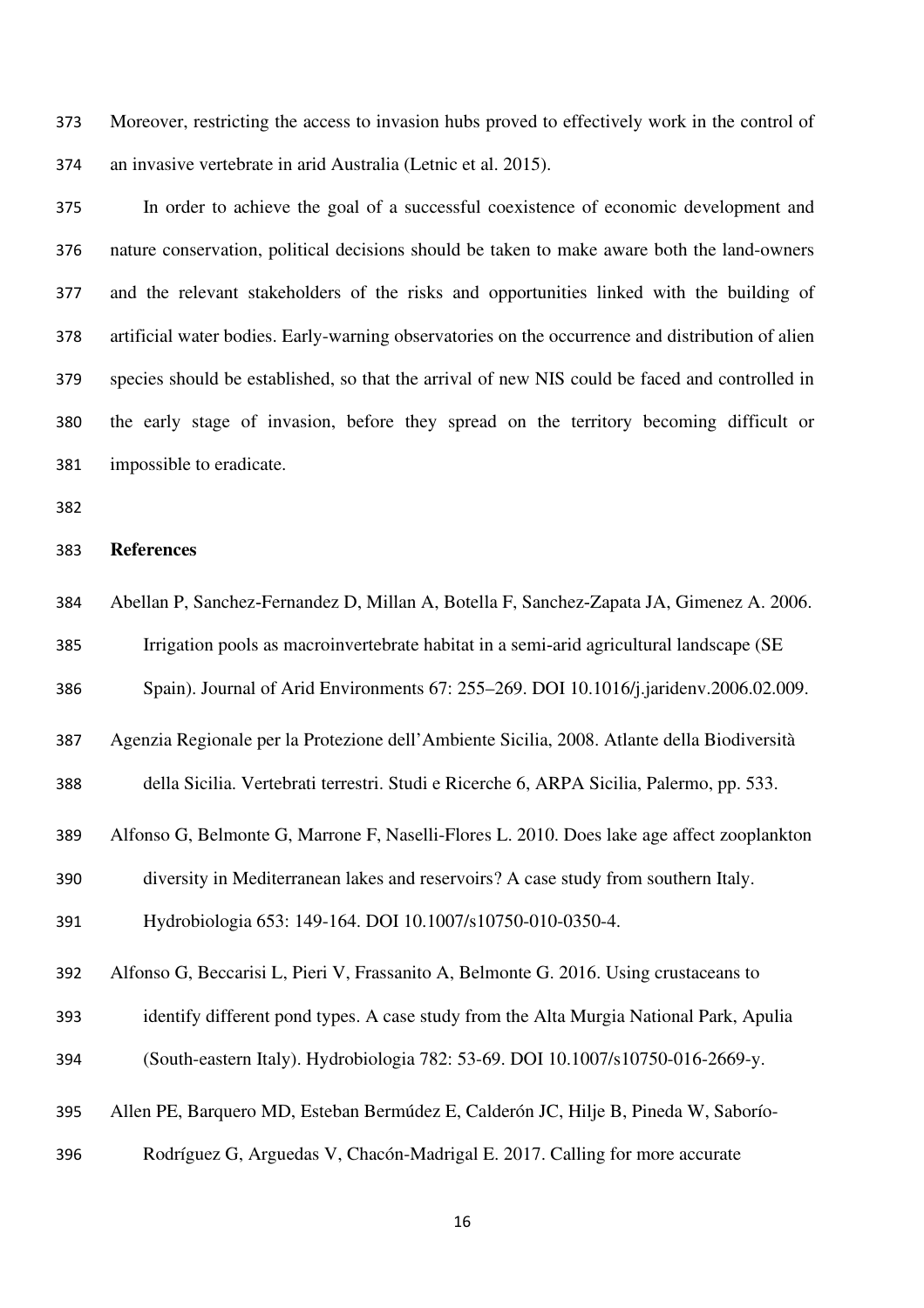| 397 | information in aquarium trade: analysis of live-fish import permits in Costa Rica.           |
|-----|----------------------------------------------------------------------------------------------|
| 398 | Management of Biological Invasions 8: 533-542. DOI 10.3391/mbi.2017.8.4.08.                  |
| 399 | Alvarez-Cobelas M, Rojo C, Angeler D. 2005. Mediterranean limnology: current status, gaps    |
| 400 | and the future. Journal of Limnology 64: 13-29. DOI 10.4081/jlimnol.2005.13.                 |
| 401 | Aradas A, Maggiore G. 1842. Catalogo ragionato delle conchiglie viventi e fossili di Sicilia |
| 402 | esistenti nelle collezioni del Dottor Andrea Aradas e dello estinto Abbate D. Emiliano       |
| 403 | Guttadauro. Atti della Accademia Gioenia di Scienze Naturali, Ser. I, Mem. V, 17(2):         |
| 404 | 163-205.                                                                                     |
| 405 | Arizza V, Sacco F, Russo D, Scardino R, Arculeo M, Vamberger M, MARRONE F. 2016.             |
| 406 | The good, the bad and the ugly: <i>Emys trinacris</i> , <i>Placobdella costata</i> and       |
| 407 | Haemogregarina stepanowi in Sicily (Testudines, Annelida and Apicomplexa). Folia             |
| 408 | Parasitologica 63: 029. DOI 10.14411/fp.2016.029.                                            |
|     |                                                                                              |
| 409 | Bella S, Russo A, Suma P. 2018. Monitoring of Aedes albopictus (Skuse) (Diptera, Culicidae)  |
| 410 | in the city of Catania (Italy): seasonal dynamics and habitat preferences. Journal of        |
| 411 | Entomological and Acarological Research 50: 7217. DOI 10.4081/jear.2018.7217                 |
| 412 | Berrebi P, Caputo Barucchi V, Splendiani A, Muracciole S, Sabatini A, Palmas F, Tougard C,   |
| 413 | Arculeo M, Marić S. 2018. Brown trout (Salmo trutta L.) high genetic diversity around        |
| 414 | the Tyrrhenian Sea as revealed by nuclear and mitochondrial markers. Hydrobiologia           |
| 415 | 826: 209-231. DOI 10.1007/s10750-018-3734-5.                                                 |
| 416 | Bresc H. 1986. Un monde méditerranéen: économie et société en Sicile (1300-1450).            |
| 417 | Bibliothèque des Écoles françaises d'Athènes et de Rome 262: 1-981.                          |
| 418 | Bresc H, Di Salvo P. 2001. Mulini ad acqua in Sicilia. Edizioni L'Epos, Palermo.             |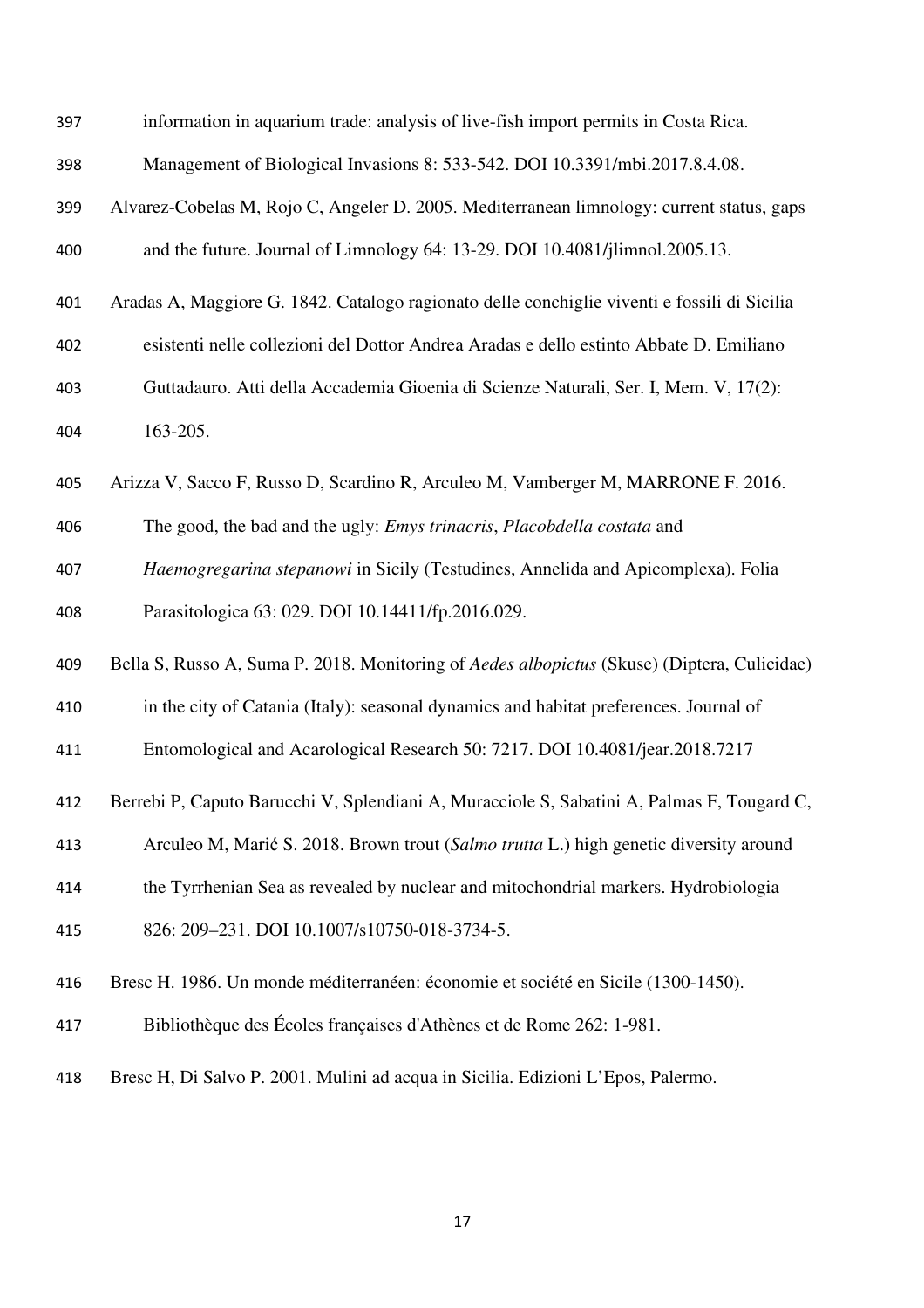| 419 | Calvo S, Barone R, Naselli-Flores L, Fradà Orestano C, Dongarrà G, Lugaro A, Genchi G.        |
|-----|-----------------------------------------------------------------------------------------------|
| 420 | 1993. Limnological studies on lakes and reservoirs of Sicily. Naturalista sicil. 17 (suppl.): |
| 421 | 1-292.                                                                                        |
| 422 | Colomba MS, Liberto F, Reitano A, Grasso R, Di Franco D, Sparacio I. 2013. On the             |
| 423 | presence of Dreissena polymorpha Pallas, 1771 and Sinanodonta woodiana woodiana               |
| 424 | (Lea, 1834) in Sicily (Bivalvia). Biodiversity Journal 4: 571-580.                            |
| 425 | Consoli N. 1928. Gl'interventi di piccola bonifica nella lotta contro la malaria in Sicilia.  |
| 426 | Rivista Sanitaria Siciliana 18, Francesco Sanzo e C., Industria Tipografica Editrice,         |
| 427 | Palermo, 108 pp.                                                                              |
| 428 | Crescente V, Sperone E, Paolillo G, Bernabò I, Brunelli E, Tripepi S. 2014. Nesting ecology   |
| 429 | of the exotic <i>Trachemys scripta elegans</i> in an area of Southern Italy (Angitola Lake,   |
| 430 | Calabria). Amphibia-Reptilia 35: 366-370. DOI 10.1163/15685381-00002955.                      |
| 431 | D'Angelo S, Lo Valvo M. 2003. On the presence of the red swamp crayfish <i>Procambarus</i>    |
| 432 | clarkii (Girard, 1852) (Decapoda Cambaridae) in Sicily (Italy). Naturalista Siciliano 27:     |
| 433 | 325-327.                                                                                      |
|     |                                                                                               |
| 434 | Deacon C, Samways MJ, Pryke JS. 2018. Artificial reservoirs complement natural ponds to       |
| 435 | improve pondscape resilience in conservation corridors in a biodiversity hotspot. PLoS        |
| 436 | ONE 13: e0204148. DOI 10.1371/journal.pone/0204148.                                           |
| 437 | Deidun A, Sciberras A, Formosa J, Zava B, Insacco G, Corsini-Foka M, Crandall KA. 2018.       |
| 438 | Invasion by non-indigenous freshwater decapods of Malta and Sicily, central                   |
| 439 | Mediterranean Sea. Journal of Crustacean Biology. DOI:10.1093/jcbiol/ruy076                   |
| 440 | De Meester L, Gómez A, Okamura B, Schwenk K. 2002. The monopolization hypothesis and          |
| 441 | the dispersal-gene flow paradox in aquatic organisms. Acta Oecologica 23: 121–135.            |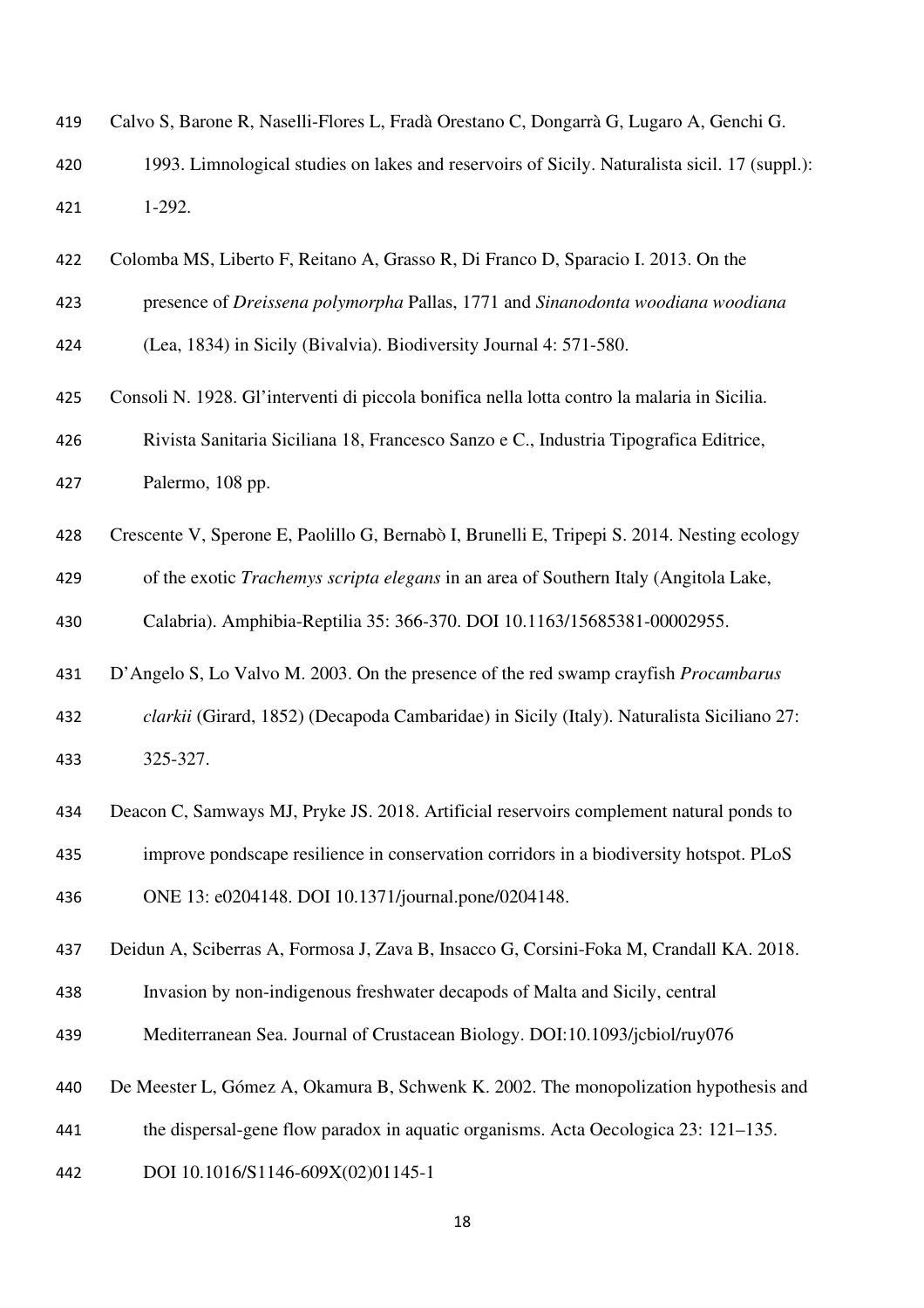- Duchi A. 2018. Indici di qualità ambientale ISECI e NISECI: proposta d'inserimento di *Tinca*
- *tinca* (Linnaeus, 1758) nelle comunità ittiche di riferimento della Sicilia. Biologia

Ambientale 32: 57-60. DOI 10.30463/ao181.005.

- Duggan IC, Payne RJ. 2017. Revisiting Elton's copepods: lake construction has altered the
- distribution and composition of calanoid copepods in the British Isles. Aquatic Invasions

12: 159-166. DOI 10.3391/ai.2017.12.2.04

- Duggan IC, Pullan SG. 2017. Do freshwater aquaculture facilities provide an invasion risk for zooplankton hitchhikers? Biological Invasions 19: 307-314. DOI 10.1007/s10530-016- 1280-5.
- Duggan IC, Champion PD, MacIsaac HJ. 2018. Invertebrates associated with aquatic plants bought from aquarium stores in Canada and New Zealand. Biological Invasions 20: 3167-3178. DOI 10.1007/s10530-018-1766-4.
- Ehrenfeld JG. 2010. Ecosystem consequences of biological invasions. Annual Review of
- Ecology, Evolution, and Systematics 41:59-80. DOI 10.1146/annurev-ecolsys-102209- 144650.
- Faranda F. 1977. Primo censimento delle aree destinabili ad acquacoltura in Sicilia. Atti Società Peloritana Scienze Fisiche, Matematiche e Naturali 23(Suppl.): 1-113
- Faraone FP, Giacalone G, Canale DE, D'Angelo S, Favaccio G, Garozzo V, Giancontieri GL,
- Isgrò C, Melfi R, Morello B, Navarria F. 2017. Tracking the invasion of the red swamp
- crayfish *Procambarus clarkii* (Girard, 1852) (Decapoda Cambaridae) in Sicily: a "citizen
- science" approach. Biogeographia. The Journal of Integrative Biogeography 32: 25–29.
- DOI 10.21426/B632135512.
- Ferrito V, Tigano C. 1995. The distribution of the ichthyofauna in the Simeto basin (Sicily). Cybium 19: 187-198.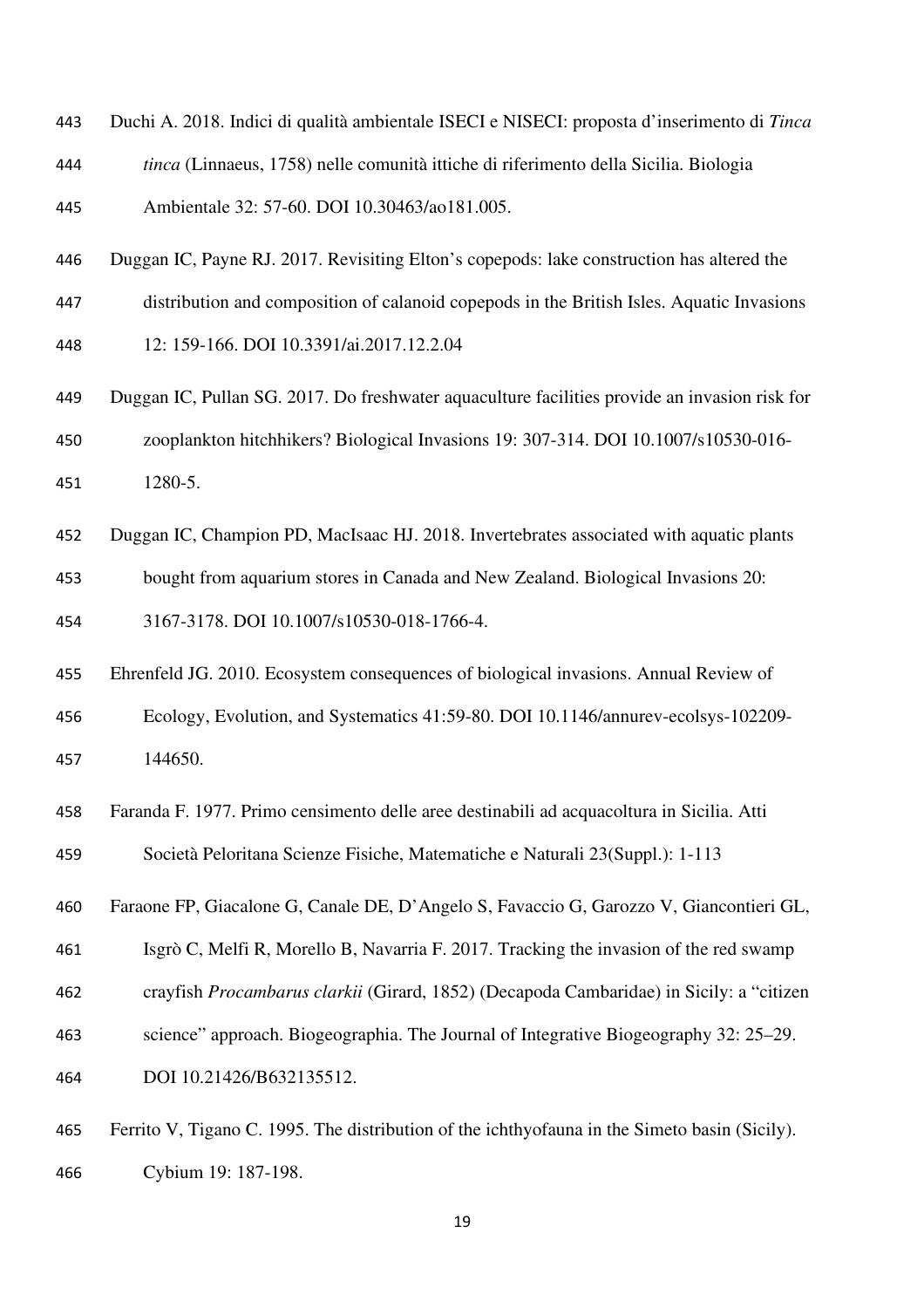- Ficetola GF, Thuiller W, Padoa-Schioppa E. 2009. From introduction to the establishment of alien species: bioclimatic differences between presence and reproduction in the slider
- turtle. Diversity and Distributions 15: 108-116. DOI 10.1111/j.1472-4642.2008.00516.x.
- Gandolfi G, Zerunian S, Torricelli P, Marconato A. 1991. I Pesci delle acque interne italiane.
- Ministero dell'Ambiente, Istituto Poligrafico e Zecca dello Stato, Roma, pp. 617.
- Gherardi F (ed.). 2007. Biological invaders in inland waters: profiles, distribution and threats. Springer, Dordrecht, Netherlands
- Giannetto S, Niutta P, Fioravanti ML, Canestri Trotti G. 1990. *Anguillicola crassus* in
- *Anguilla anguilla* in Calabria e Sicilia. XLIV Convegno della Società Italiana delle
- Scienze Veterinarie, Stresa, pp. 1225-1228.
- Guggino Picone E, Grumignani M, Modica D. 1960. Diffusibilità dei laghetti collinari in Sicilia. Giuffrè Editore, Milano.
- Havel JE, Lee CE, Vander Zanden MJ. Do reservoirs facilitate invasions into landscapes?
- BioScience 55: 518-525. DOI 10.1641/0006-3568(2005)055[0518:DRFIIL]2.0.CO;2.
- Havel JE, Kovalenko KE, Magela Thomaz S, Amalfitano S, Kats LB. 2015. Aquatic invasive
- species: challenges for the future. Hydrobiologia 750: 147-170. DOI 10.1007/s10750- 014-2166-0.
- Hoffmann RC. 1995. Environmental change and the culture of common carp in medieval Europe. Guelph Ichthyology Reviews 3: 57-85.
- Incagnone G, Marrone F, Barone R, Robba L, Naselli-Flores L. 2015. How do freshwater
- organisms cross the dry ocean? A review on passive dispersal and colonization processes
- with a special focus on temporary ponds. Hydrobiologia 750: 103-123. DOI
- 10.1007/s10750-014-2110-3.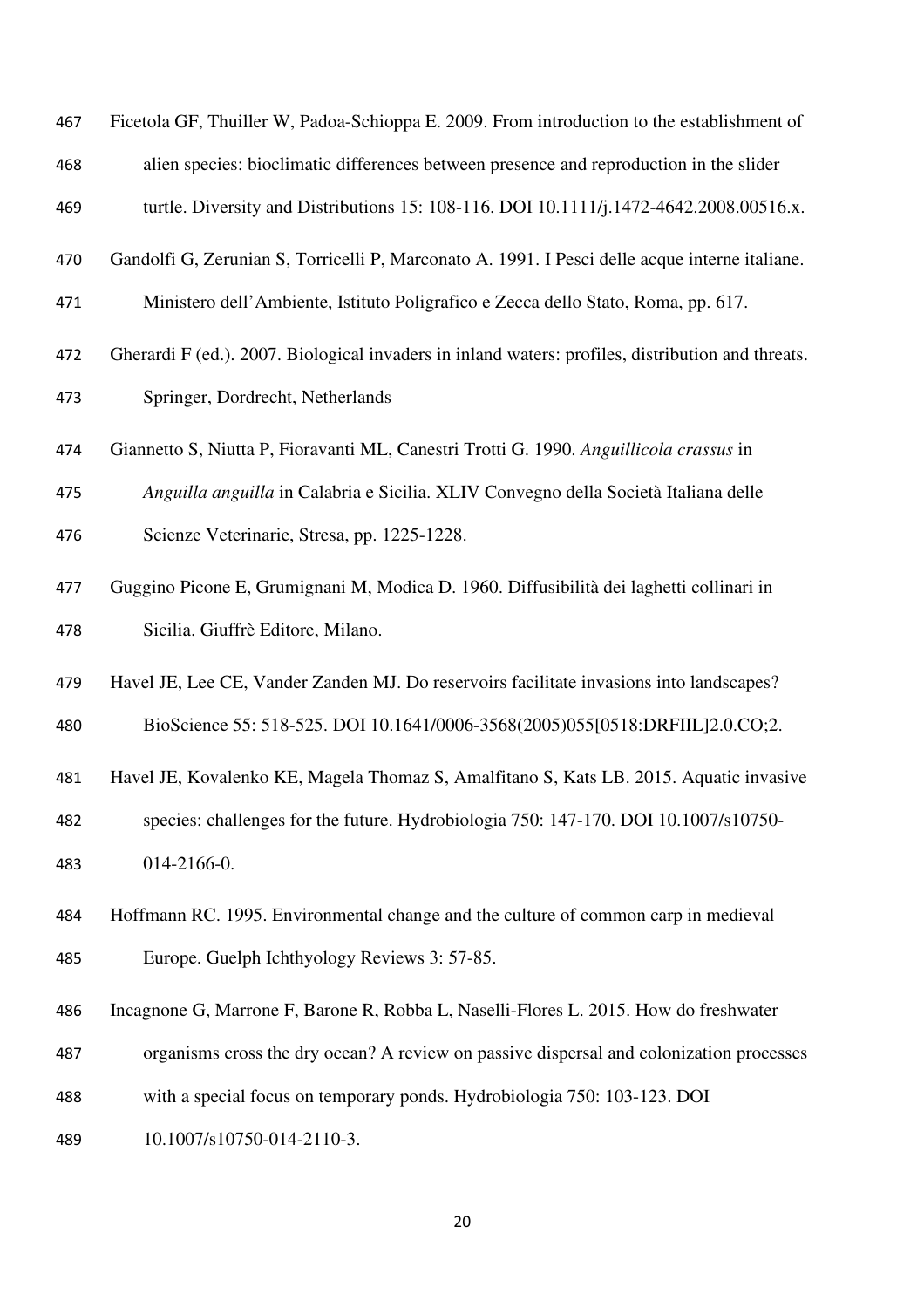| 490 | Jeppesen E, Brucet S, Naselli-Flores L, Papastergiadou E, Stefanidis K, Nõges T, Nõges P,     |
|-----|-----------------------------------------------------------------------------------------------|
| 491 | Attayde JL, Zohary T, Coppens J, Bucak T, Fernandes Menezes R., Sousa Freitas FR,             |
| 492 | Kernan M, Søndergaard M, Beklioğlu M. 2015. Ecological impacts of global warming              |
| 493 | and water abstraction on lakes and reservoirs due to change in water level and related        |
| 494 | changes in salinity. Hydrobiologia 750: 201-227. DOI 10.1007/s10750-014-2169-x.               |
| 495 | Johnson PTJ, Olden JD, Vander Zanden MJ. 2008. Dam invaders: impoundments facilitate          |
| 496 | biological invasions into freshwaters. Frontiers in Ecology and the Environment 6: 357-       |
| 497 | 363. DOI 10.1890/070156.                                                                      |
| 498 | Kappas I, Mura G, Synefiaridou D, Marrone F, Alfonso G, Alonso M, Abatzopoulos TJ.            |
| 499 | 2017. Molecular and morphological data suggest weak phylogeographic structure in the          |
| 500 | fairy shrimp Streptocephalus torvicornis (Branchiopoda, Anostraca). Hydrobiologia 801:        |
| 501 | 21-32. DOI 10.1007/s10750-017-3203-6.                                                         |
| 502 | Ketmaier V, Marrone F, Alfonso G, Paulus K, Wiemann A, Tiedemann R, Mura G. 2012.             |
| 503 | Mitochondrial DNA regionalism and historical demography in the extant populations of          |
| 504 | Chirocephalus kerkyrensis (Branchiopoda: Anostraca). PLoS One 7(2): e30082. DOI               |
| 505 | 10.1371/journal.pone.0030082.                                                                 |
| 506 | Korn M, Green AJ, Machado M, García-de-Lomas J, Cristo, M, Cancela da Fonseca L, Frisch       |
| 507 | D, Pérez-Bote JL, Hundsdoerfer AK. 2010. Phylogeny, molecular ecology and taxonomy            |
| 508 | of southern Iberian lineages of <i>Triops mauritanicus</i> (Crustacea: Notostraca). Organisms |
| 509 | Diversity and Evolution, 10: 409-440. DOI 10.1007/s13127-010-0026-y                           |
| 510 | Letnic M, Webb JK, Jessop TS, Dempster T. 2015. Restricting access to invasion hubs           |
| 511 | enables sustained control of an invasive vertebrate. Journal of Applied Ecology 52: 341-      |
| 512 | 347. DOI 10.1111/1365-2664.12390.                                                             |
|     |                                                                                               |
|     |                                                                                               |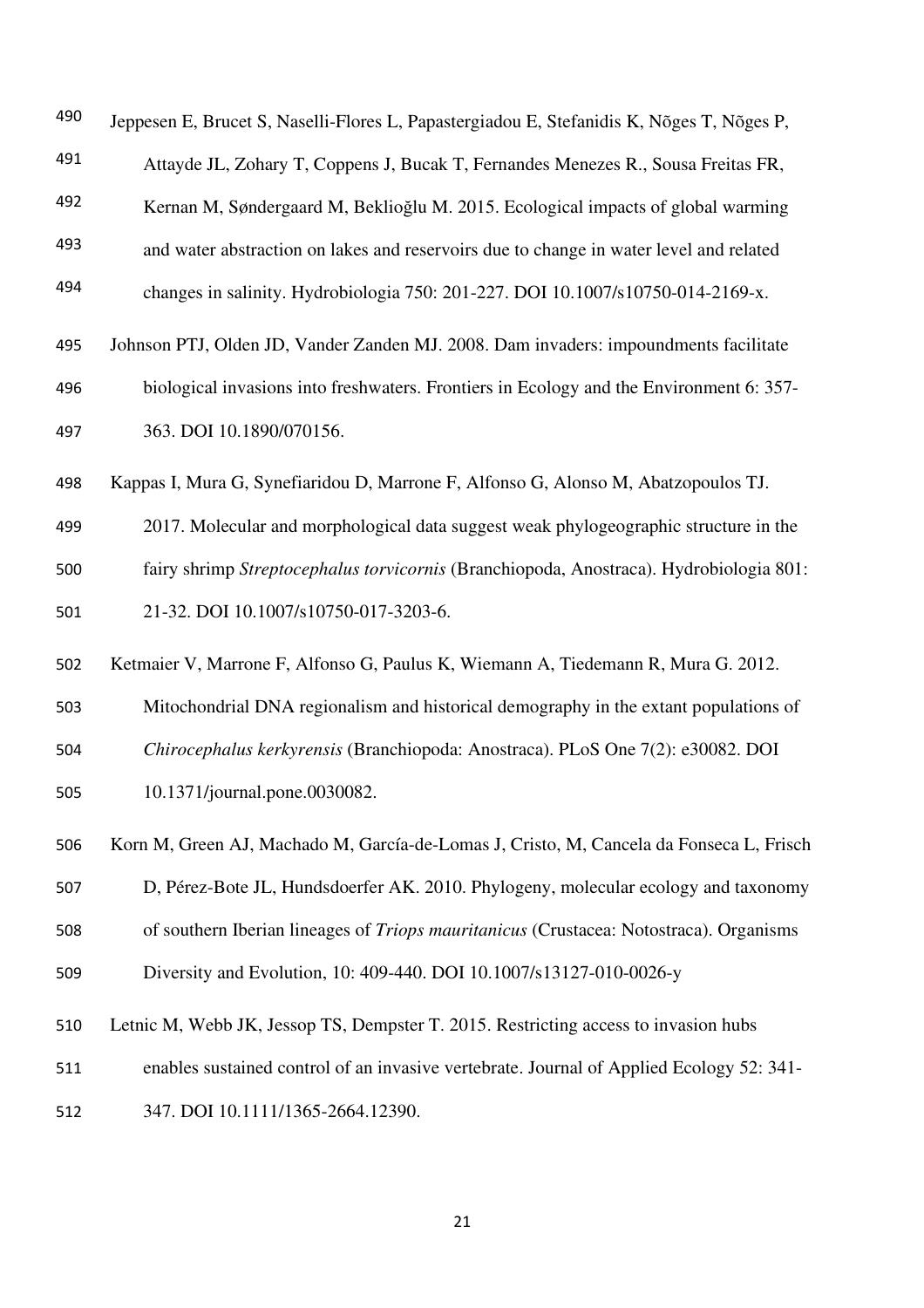- Leuven RSEW, Boggero A, Bakker ES, Elgin AK, Verreycken H. 2017. Invasive species in
- inland waters: from early detection to innovative management approaches. Aquatic

Invasions 12: 269-273. DOI 10.3391/ai.2017.12.3.01.

- Liberto F, Giglio S, Reitano A, Colomba MS, Sparacio I. 2010. Molluschi terrestri e
- dulciacquicoli di Sicilia della collezione F. Minà Palumbo di Castelbuono. Monografie
- Naturalistiche 2. Edizioni Danaus, Palermo.
- Lillo F. 2008a. Xenopo liscio Xenopus laevis (Daudi, 1802) (Ordine Anura, Famiglia
- Pipidae). pp. 339-340 in: Massa B. (Ed.) Atlante della biodiversità della Sicilia:
- Vertebrati terrestri. Studi e Ricerche, 6, Arpa Sicilia, Palermo.
- Lillo F. 2008b. Testuggine palustre dalle orecchie rosse *Trachemys scripta* (Schoepff, 1792).
- pp. 341-342 in: Massa B. (Ed.) Atlante della biodiversità della Sicilia: Vertebrati terrestri.
- Studi e Ricerche, 6, Arpa Sicilia, Palermo.
- Lillo F, Marrone F, Sicilia A, Castelli G, Zava B. 2005. An invasive population of *Xenopus*
- *laevis* (Daudin, 1802) in Italy. Herpetozoa 18: 63-64.
- Lomolino MV. 1990. The Target Area Hypothesis: the influence of island area on
- immigration rates of non-volant mammals. Oikos 57: 297-300. DOI 10.2307/3565957.
- Lo Valvo M, Faraone FP, Giacalone G, Lillo F. 2017. Fauna di Sicilia. Anfibi. Monografie Naturalistiche 5. Edizioni Danaus, Palermo, 136 pp.
- Maceda-Veiga A, Domínguez-Domínguez O, Escribano-Alacid J, Lyons J. 2014. The
- aquarium hobby: can sinners become saints in freshwater fish conservation? Fish and
- Fisheries 17: 860-874. DOI 10.1111/faf.12097.
- Margaritora FG, Ferrara O, Vagaggini D. 2001. Predatory impact of the mosquitofish
- (*Gambusia holbrooki* Girard) on zooplanktonic populations in a pond at Tenuta di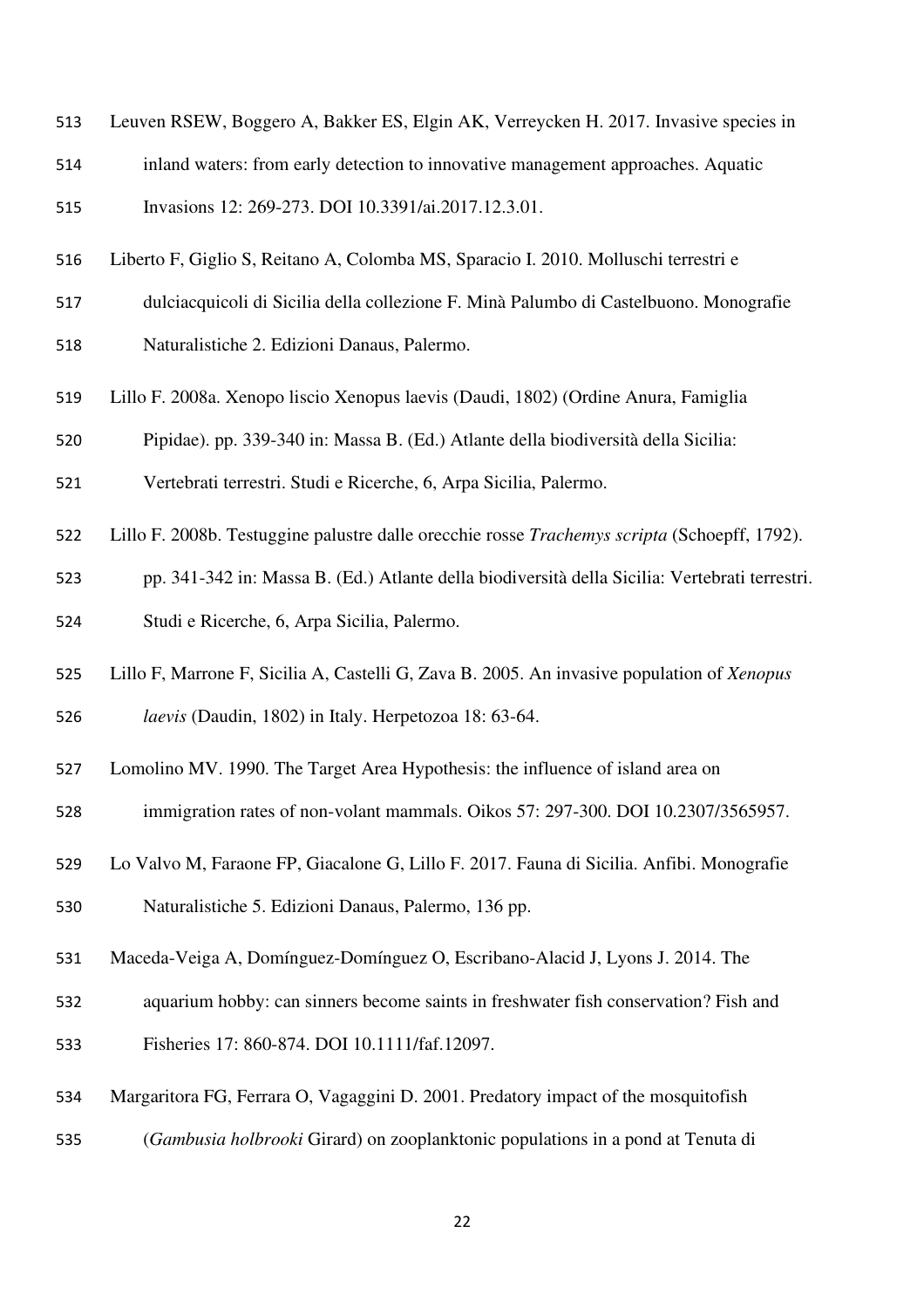- Castelporziano (Rome, Central Italy). Journal of Limnology 60: 189-193. DOI
- 10.4081/jlimnol.2001.1.189.
- Marrone F, Naselli-Flores L. 2011. Primo reperto di una lenticchia d'acqua alloctona in Sicilia: *Lemna minuta* Kunth (Araceae Lemnoideae). Naturalista sicil. 35: 179-185.
- Marrone F, Naselli-Flores L. 2015. A review on the animal xenodiversity in Sicilian inland
- waters (Italy). Advances in Oceanography and Limnology 6: 2-12. DOI

10.4081/aiol.2015.5451.

- Marrone F, Barone R, Naselli-Flores L. 2005. Cladocera (Branchiopoda: Anomopoda,
- Ctenopoda, and Onychopoda) from Sicilian inland waters: an updated review.
- Crustaceana 78: 1025-1039. DOI 10.1163/156854005775361043.
- Marrone F, Barone R, Naselli-Flores L. 2006a. Ecological characterization and cladocerans,
- calanoid copepods and large branchiopods of temporary ponds in a Mediterranean island
- (Sicily, southern Italy). Chemistry and Ecology 22: S181-S190. DOI
- 10.1080/02757540600557827.
- Marrone F, Castelli G, Naselli-Flores L. 2009. Sicilian temporary ponds: an overview of the
- composition and affinities of their crustacean biota. In: Fraga I Argiumbau P. (ed.)
- International Conference on Mediterranean Temporary Ponds. Proceedings & Abstracts.
- Consell Insular de Menorca. Recerca,14. Maό, Menorca. pp. 189-202.
- Marrone F, Lo Brutto S, Arculeo M. 2011. Cryptic invasion in southern Europe: The case of
- *Ferrissia fragilis* (Pulmonata, Ancylidae) Mediterranean populations. Biologia 66: 484-
- 490. DOI 10.2478/s11756-011-0044-z.
- Marrone F, Castelli G, Barone R, Naselli-Flores L. 2006b. Ecology and distribution of
- Calanoid Copepods in Sicilian inland waters (Italy). Verh. Internat. Verein. Limnol., 29:
- 2150-2156. DOI 10.1080/03680770.2006.11903072.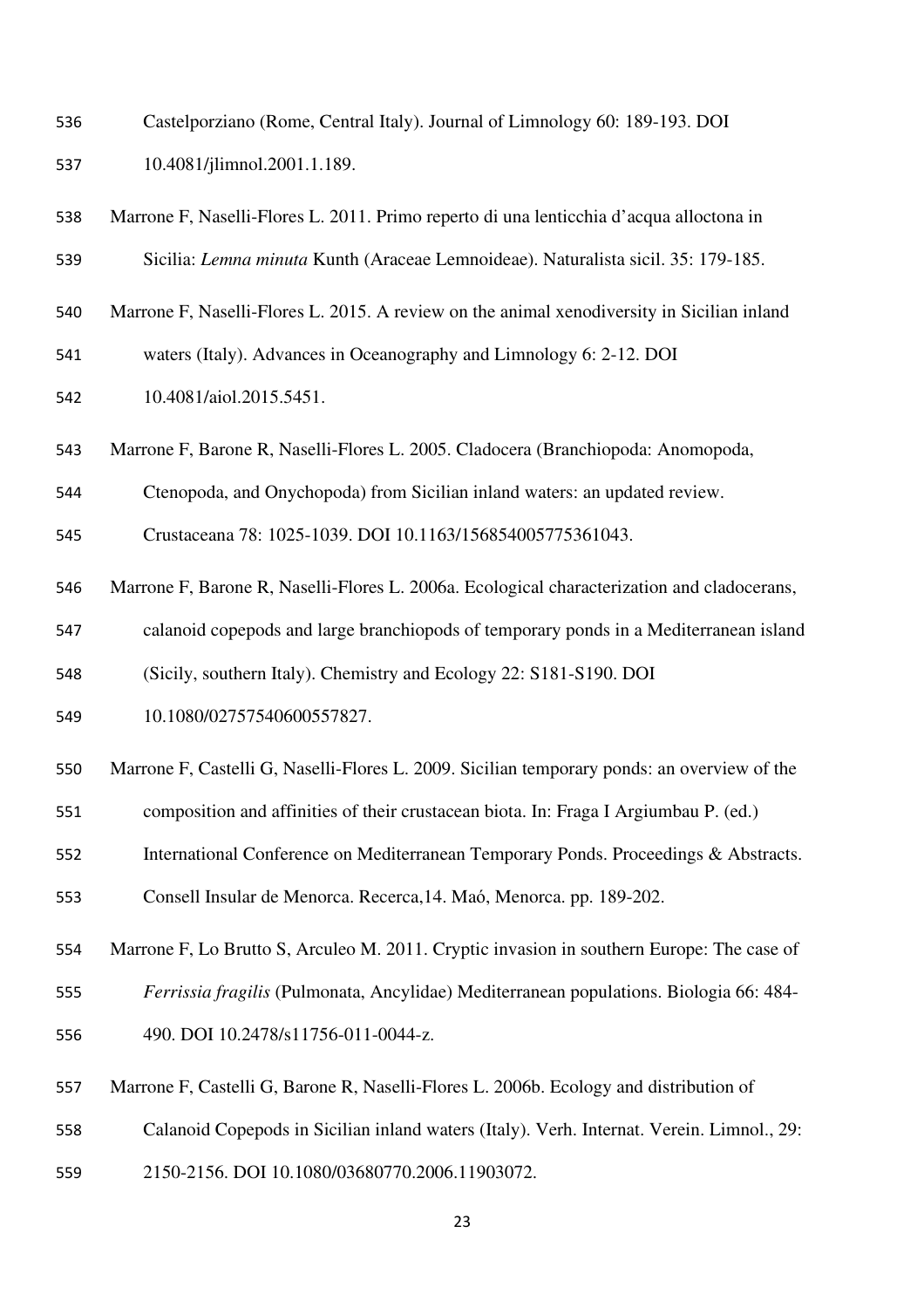- Marrone F, Lo Brutto S, Hundsdoerfer AK, Arculeo M. 2013. Overlooked cryptic endemism
- in copepods: Systematics and natural history of the calanoid subgenus *Occidodiaptomus*
- Borutzky 1991 (Copepoda, Calanoida, Diaptomidae). Molecular Phylogenetics and
- Evolution 66: 190–202. DOI 10.1016/j.ympev.2012.09.016.
- Marrone F, Sacco F, Kehlmaier C, Arizza V, Arculeo M. 2016. Some like it cold: the
- glossiphoniid parasites of the Sicilian endemic pond turtle *Emys trinacris* (Testudines,
- Emydidae), an example of 'parasite inertia'? Journal of Zoological Systematics and

Evolutionary Research 54: 60-66. DOI 10.1111/jzs.12117.

- Marrone F, Alfonso G, Stoch F, Pieri V, Alonso M, Dretakis M, Naselli-Flores L. 2019. An
- account on the non-malacostracan crustacean fauna from the inland waters of Crete,
- Greece, with the synonymization of *Arctodiaptomus piliger* Brehm, 1955 with
- *Arctodiaptomus alpinus* (Imhof, 1885) (Copepoda: Calanoida). Limnetica 38: 167-187.
- DOI: 10.23818/limn.38.01
- Meineri E, Rodriguez-Perez H, Hilaire S, Mesleard F. 2014. Distribution and reproduction of
- *Procambarus clarkii* in relation to water management, salinity and habitat type in the
- Camargue. Aquatic Conservation: Marine and Freshwater Ecosystems 24: 312- 323. DOI 10.1002/aqc.2410.
- Miracle MR, Alekseev V, Monchenko V, Sentandreu V, Vicente E. 2013. Molecular-genetic-
- based contribution to the taxonomy of the *Acanthocyclops robustus* group. Journal of
- Natural History 47: 863-888. DOI: 10.1080/00222933.2012.744432.
- Monterosato TA. 1896. Note intorno alle Najadi siciliane. Naturalista Siciliano 15: 6 20.
- Naselli-Flores L. 1999. Limnological aspects of Sicilian reservoirs: a comparative,
- ecosystemic approach. In: Tundisi JG, Straškraba M (eds), Theoretical reservoir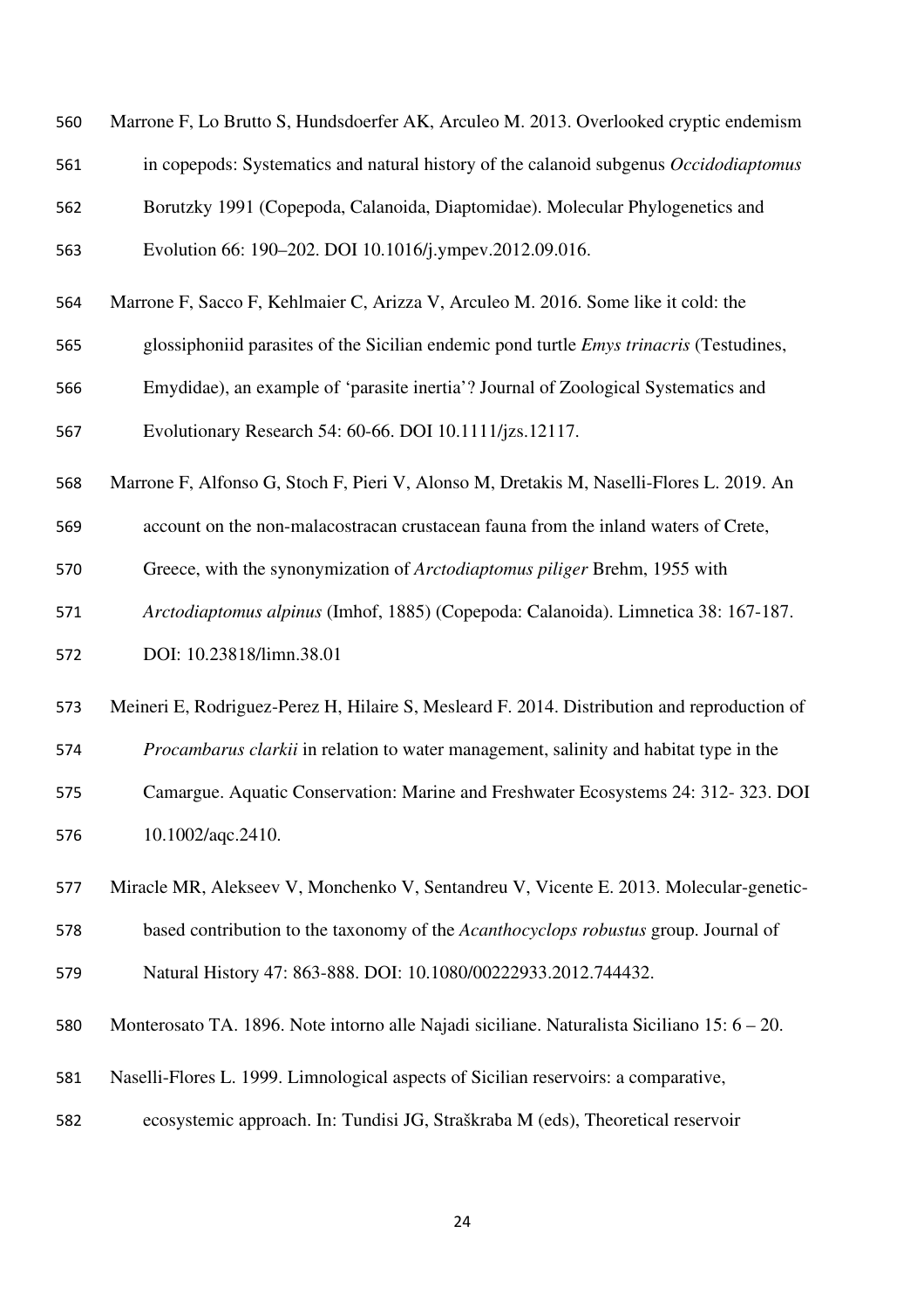- limnology and its applications. International Institute of Ecology, Backhuys Publishers, Leiden, pp. 283-311.
- Naselli-Flores L. 2003. Man-made lakes in Mediterranean semi-arid climate: the strange case
- of Dr Deep Lake and Mr Shallow Lake. Hydrobiologia 506-509: 13-21. DOI
- 10.1023/B:HYDR.0000008550.34409.06.
- Naselli-Flores L. 2011. Mediterranean climate and eutrophication of reservoirs: limnological
- skills to improve management. In: Ansari AA, Sarvajeet SG, Lanza GR, Rast W (eds),
- Eutrophication: causes, consequences and control. Springer Science, pp. 131-142. DOI
- 10.1007/978-90-481-9625-8\_6
- Naselli-Flores L, Barone R. 2012. Phytoplankton dynamics in permanent and temporary
- Mediterranean waters: is the game hard to play because of hydrological disturbance? Hydrobiologia 698: 147-159. DOI 10.1007/s10750-012-1059-3
- Naselli-Flores L, Lugliè A. 2014. Laghi artificiali dell'Italia meridionale e delle isole maggiori. Biologia Ambientale 28: 41-48.
- Naselli-Flores L, Termine R, Barone R. 2016. Phytoplankton colonization patterns. Is species
- richness depending on distance among freshwaters and on their connectivity?

Hydrobiologia 764: 103-113. DOI 10.1007/s10750-015-2283-4

- Nentwig W (ed.). 2007. Biological Invasions. Ecological Studies 193. Springer, Berlin
- Nunes AL, Tricarico E, Panov VE, Cardoso AC, Katsanevakis S. 2015. Pathways and
- gateways of freshwater invasions in Europe. Aquatic Invasions, 10: 359-370. DOI
- 10.3391/ai.2015.10.4.01.
- Oertli, B. 2018. Editorial: Freshwater biodiversity conservation: the role of artificial ponds in
- the 21<sup>st</sup> century. Aquatic Conservation: Marine and Freshwater Ecosystems 28: 264-269.
- DOI 10.1002/aqc.2902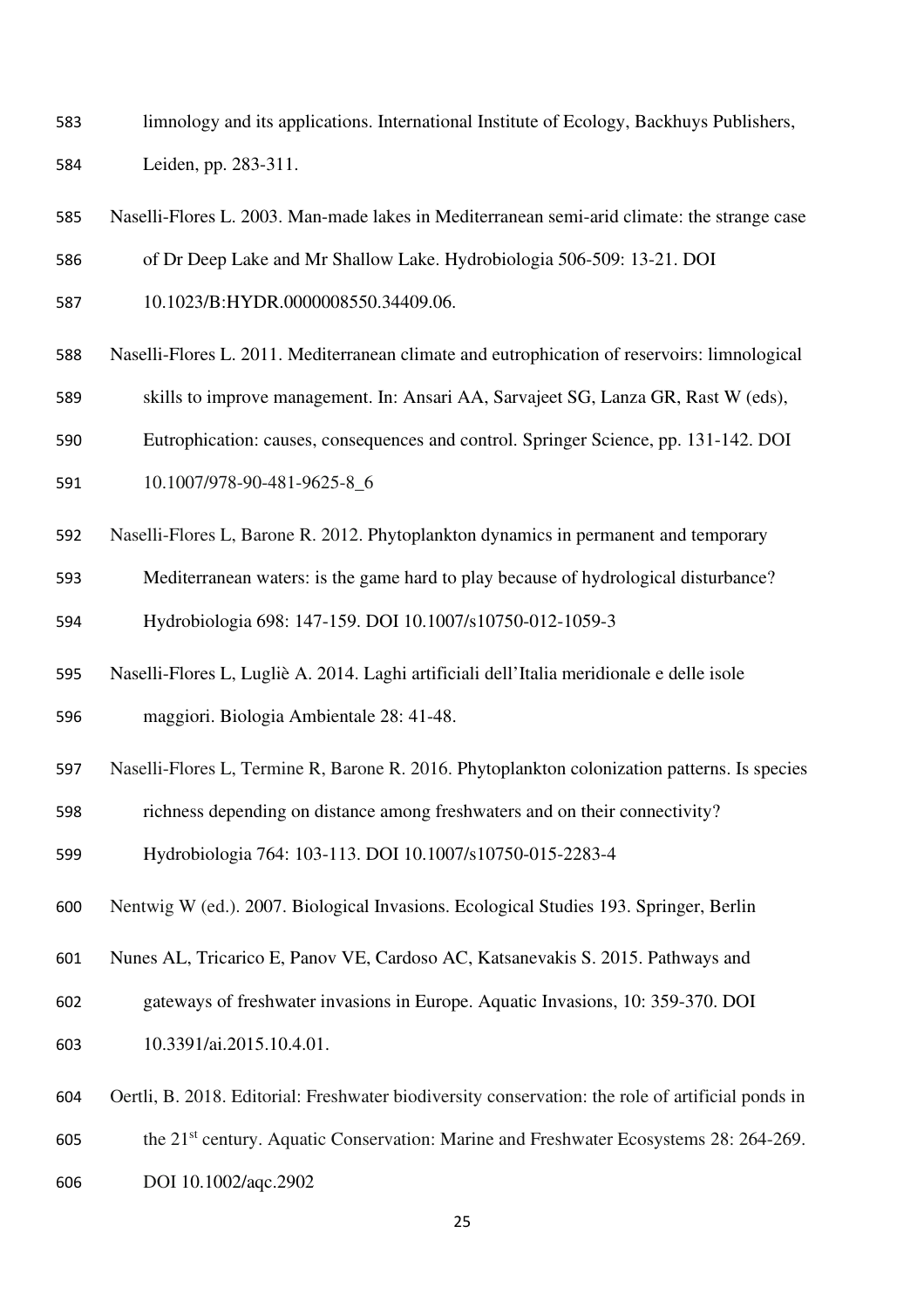| 607 | Ollivier QR, Maher DT, Pitfield C, Macreadie PI. 2018. Punching above their weight: Large |
|-----|-------------------------------------------------------------------------------------------|
| 608 | release of greenhouse gases from small agricultural dams. Global Change Biology (in       |
| 609 | press) DOI: 10.1111/gcb.14477.                                                            |
| 610 | Padilla D, Williams S. 2004. Beyond ballast water: aquarium and ornamental trades as      |
| 611 | sources of invasive species in aquatic ecosystems Frontiers in Ecology and Environment    |
| 612 | 2: 131-138. DOI 10.1890/1540-9295(2004)002[0131:BBWAAO]2.0.CO;2.                          |

- Patoka J, Bláha M, Kalous L, Vrabec V, Buřič M, Kouba A. 2016. Potential pest transfer mediated by international ornamental plant trade. Scientific Reports 6: 25896. DOI 10.1038/srep25896.
- Peréz-Bote JL, Muñoz A, Romero AJ, Martin AB, Méndez E, López MT. 2004. Primer caso
- de depredación del cangrejo rojo americano *Procambarus clarkii* (Girard, 1853)
- (Crustacea: Decapoda: Astacidae) sobre *Triops cancriformis mauritanicus* (Ghigi, 1801)
- (Crustacea: Notostraca: Triopsidae) en lagunas temporales del suroeste ibérico. Boletín

de la Sociedad Entomológica Aragonesa 35: 283-284.

- Petralia E. 2008. Nutria o Castorino *Myocastor coypus* Molina 1782. pp. 63-64 in: Massa B.
- (Ed.) Atlante della biodiversità della Sicilia: Vertebrati terrestri. Studi e Ricerche, 6, Arpa Sicilia, Palermo.
- Pimentel D (ed.). 2011. Biological invasions: economic and environmental costs of alien plant, animal, and microbe species. CRC Press, Boca Raton.
- Philippi RA. 1844. Enumeratio molluscorum Siciliae cum viventium tum in tellure tertiaria fossilium, quae in itinere suo observavit. Vol 2, pp 1–303.
- Prathvi R, Sheela I, Nalini RK. 2014. Ornamental fish exports from India: performance,
- competitiveness and determinants. International Journal of Fisheries and Aquatic Studies
- 1: 85-92.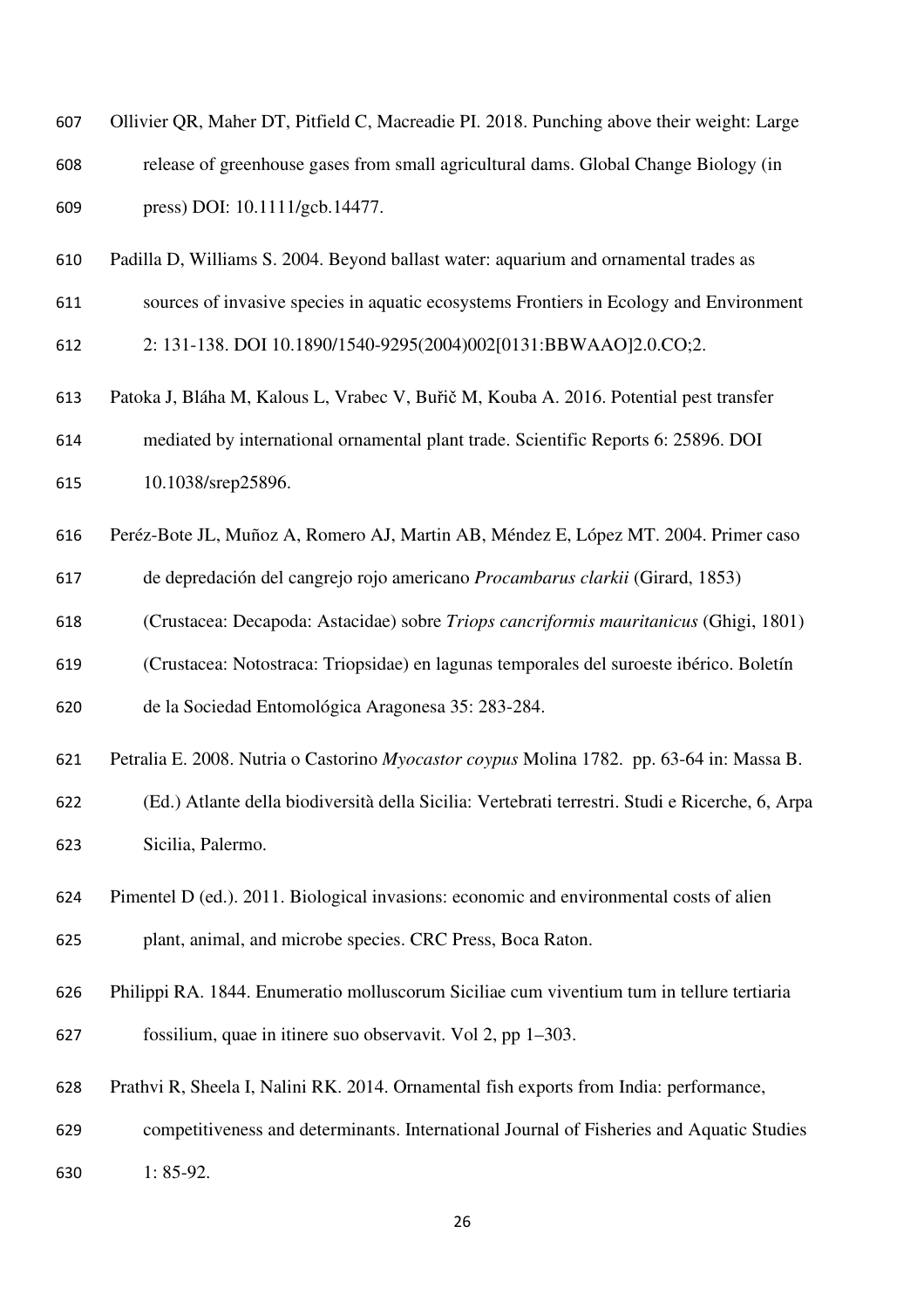|  |  |  |  |  |  |  | 631 Reitano A, Liberto F, Sparacio I, 2007. Nuovi dati su Molluschi terrestri e dulciacquicoli di |
|--|--|--|--|--|--|--|---------------------------------------------------------------------------------------------------|
|--|--|--|--|--|--|--|---------------------------------------------------------------------------------------------------|

Sicilia. 1° Contributo (Gastropoda Prosobranchia Neotaenioglossa; Gastropoda

Pulmonata Basommatophora, Stylommatophora). Naturalista Siciliano 31: 311-330.

- Ruggiero A, Céréghino R, Figuerola J, Marty P, Angélibert S. 2008. Farm ponds make a
- contribution to the biodiversity of aquatic insects in a French agricultural landscape. C.R.
- Biologies 331: 298-308. DOI 10.1016/j.crvi.2008.01.009.
- Russo G, La Rocca S, Violani C, Zava B. 1999. Contributions to the knowledge of Sicilian freshwater fishes. II. Notes on some allochthonous species recently introduced. Doriana 7 (308): 1-7.
- Russo G, Violani C, Zava B, 1997. Observations on population dynamics of *Rutilus rubilio*

Cyprinidae in a man-made hypertrophic basin (Arancio Lake, southwest Sicily). Italian Journal of Zoology 65(Suppl.): 549-551. DOI 10.1080/11250009809386883.

Sahuquillo M, Miracle MR. 2013. The role of historic and climatic factors in the distribution

of crustacean communities in Iberian Mediterranean ponds. Freshwater Biology 58:

1251-1266. DOI 10.1111/fwb.12124.

- Schifani E, Viviano A, Viviano R, Marrone F, Naselli-Flores L. 2019. Different lineages of
- freshwater jellyfishes (Cnidaria, Olindiidae, *Craspedacusta*) invading Europe: another

piece of the puzzle from Sicily, Italy. Limnology 20: 143-151. DOI 10.1007/s10201-018- 0560-4.

- Shurin JB. 2000. Dispersal limitation, invasion resistance, and the structure of pond
- zooplankton communities. Ecology 81: 3074–3086. DOI 10.1890/0012-
- 9658(2000)081[3074:DLIRAT]2.0.CO;2.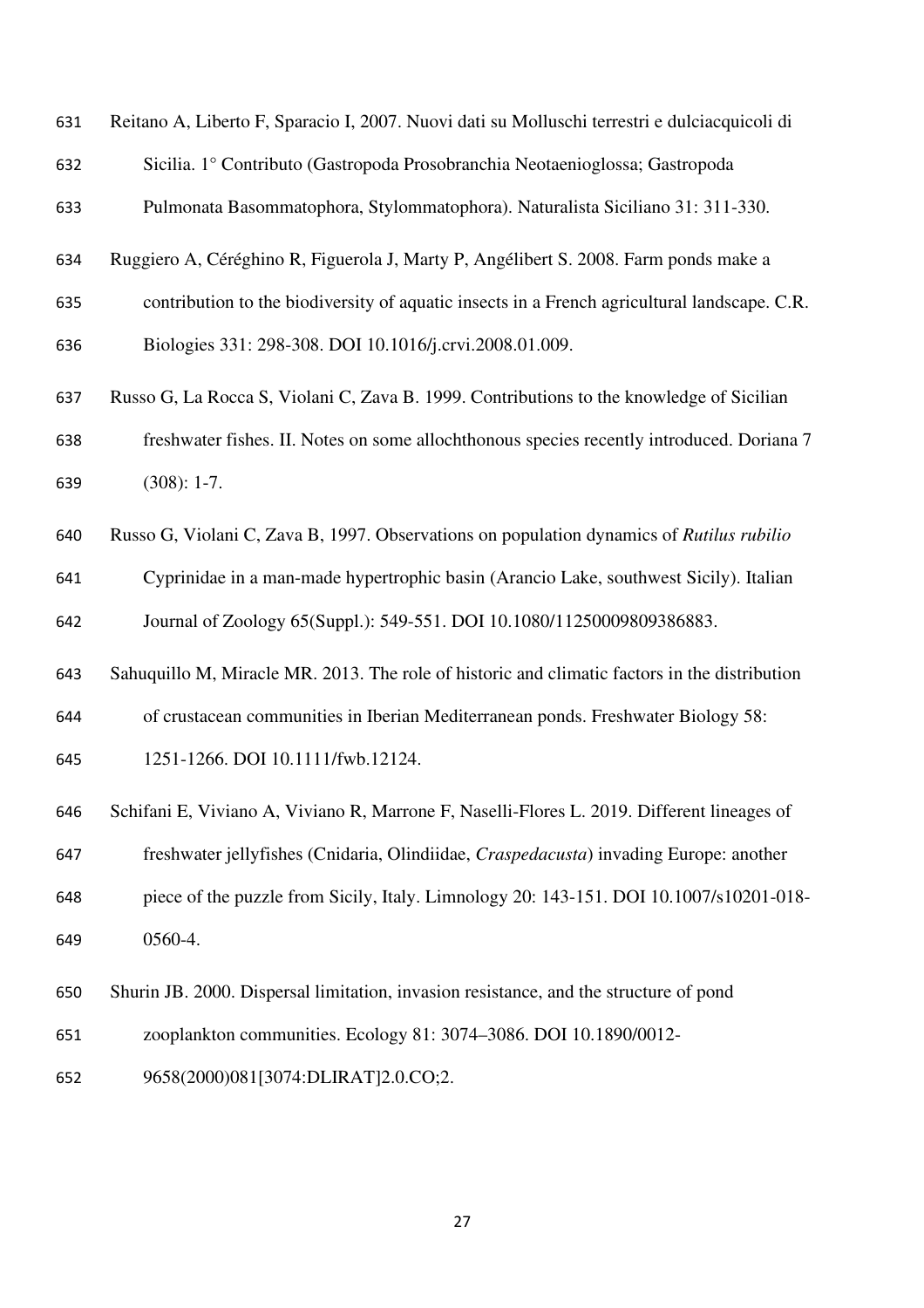| 653 | Sicilia A, Turrisi F. 2008. Rospo comune <i>Bufo bufo</i> (Linnaeus, 1758). Pp. 269-270 in: Massa |
|-----|---------------------------------------------------------------------------------------------------|
| 654 | B. (Ed.) Atlante della biodiversità della Sicilia: Vertebrati terrestri. Studi e Ricerche, 6,     |
| 655 | Arpa Sicilia, Palermo.                                                                            |

- Simberloff D, Martin JL, Genovesi P, Maris V, Wardle DA, Aronson J, Courchamp F, Galil
- B, García-Berthou E, Pascal M, Pyšek P, Sousa R, Tabacchi E, Vilà M. 2013. Impacts of
- biological invasions: what's what and the way forward. Trends in Ecology and Evolution 28:58-66. DOI 10.1016/j.tree.2012.07.013.
- Stoch F, Valentino F, Volpi E. 1996. Taxonomic and biogeographic analysis of the *Proasellus*
- *coxalis*-group (Crustacea, Isopoda, Asellidae) in Sicily, with description of *Proasellus*
- *montalentii* n.sp. Hydrobiologia 317: 247-258. DOI 10.1007/BF00036474.
- Stoch F, Naselli-Flores L. 2014. Acque temporanee: biodiversità, funzioni ecosistemiche, vulnerabilità e sensibilità ai cambiamenti climatici. Biologia Ambientale 28: 87-92.
- Stoch F, Korn M, Turki S, Naselli-Flores L, Marrone F. 2016. The role of spatial
- environmental factors as determinants of large branchiopod distribution in Tunisian
- temporary ponds. Hydrobiologia 782: 37-51. DOI 10.1007/s10750-015-2637-y.
- Strayer DL. 2010. Alien species in fresh waters: ecological effects, interactions with other
- stressors, and prospects for the future. Freshwater Biology 55 (suppl. 1):152–174. DOI
- 670 10.1111/j.1365-2427.2009.02380.x.
- Tigano C, Ferrito V. 1986. Sulla presenza di *Rutilus rubilio* (Bp. 1837) in Sicilia (Pisces, Cyprinidae). Animalia 13: 109-124.
- Tigano C, Ferrito V. 1996. I pesci delle acque interne e di estuario Atti del Convegno su La
- Fauna degli Iblei tenuto dall'Ente Fauna Siciliana a Noto il 13 e 14 maggio 1995: 81-102.
- Uzzani F. 2012. Laghetti collinari e dighe. Guida pratica per la progettazione, l'esercizio e la
- manutenzione. Dario Flaccovio Editore, Palermo.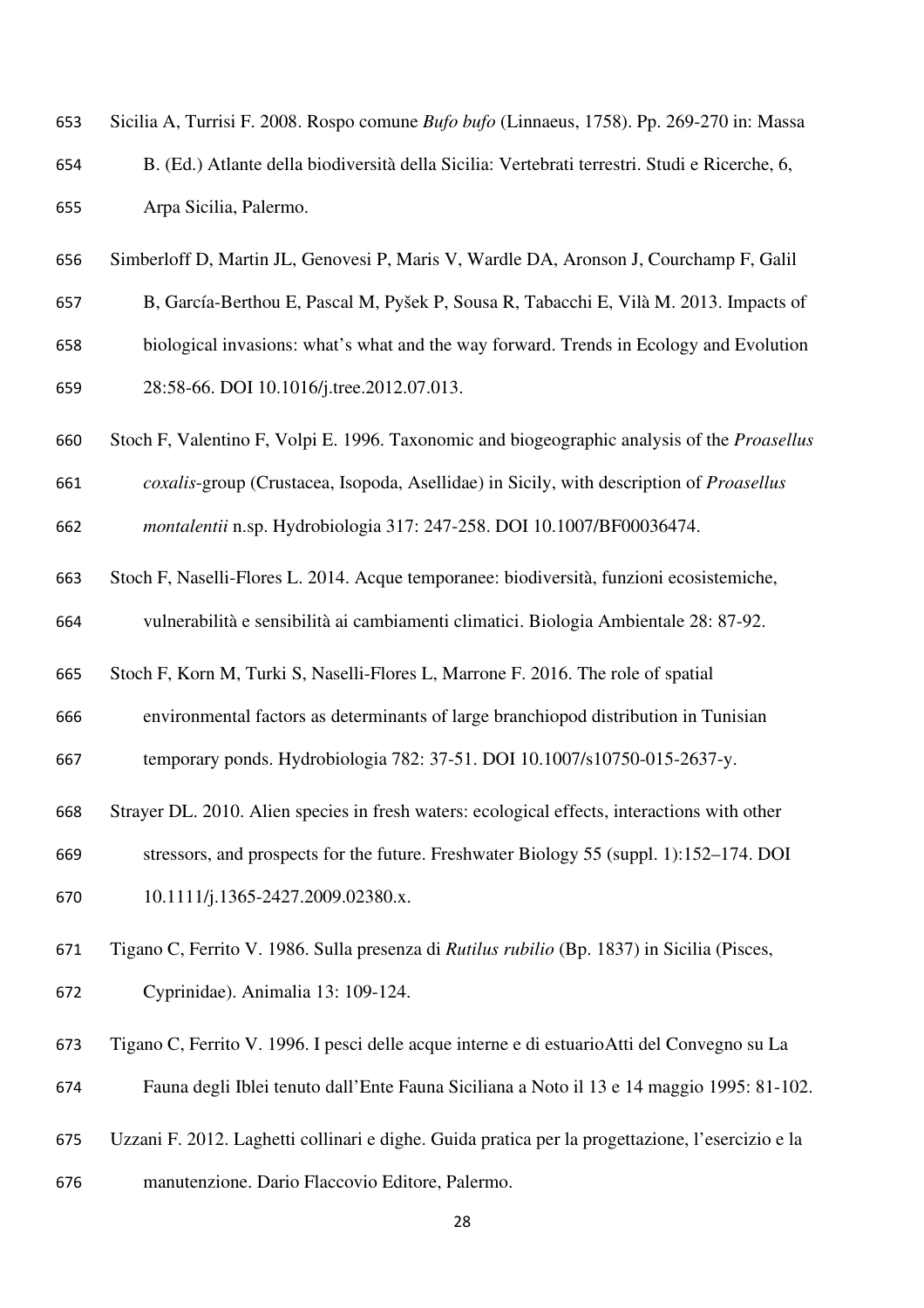| 677 | Vamberger M, Stuckas H, Sacco F, D'Angelo S, Arculeo M, Cheylan M, Corti C, Lo Valvo        |
|-----|---------------------------------------------------------------------------------------------|
| 678 | M, Marrone F, Wink M, Fritz U. 2015. Differences in gene flow in a twofold secondary        |
| 679 | contact zone of pond turtles in southern Italy (Testudines: Emydidae: Emys orbicularis      |
| 680 | galloitalica, E. o. hellenica, E. trinacris). Zoologica Scripta 44: 233-249. DOI            |
| 681 | 10.1111/zsc.12102.                                                                          |
| 682 | Vannini A, Bruni G, Ricciardi G, Platania L, Mori E, Tricarico E. 2018. Gambusia holbrooki, |
| 683 | the 'tadpolefish': The impact of its predatory behaviour on four protected species of       |
| 684 | European amphibians. Aquatic Conservation Marine and Freshwater Ecosystems 28:              |
| 685 | 476-484. DOI 10.1002/aqc.2880.                                                              |
| 686 | Vecchioni L, Marrone F, Arculeo M, Arizza V. 2017. Are there autochthonous Ferrissia        |
| 687 | (Mollusca, Planorbidae) in the Palearctic? Molecular evidence of a widespread North         |
| 688 | American invasion of the Old World. The European Zoological Journal 84: 411-419. DOI        |
| 689 | 10.1080/24750263.2017.1350759.                                                              |
| 690 | Vecchioni L, Marrone F, Naselli-Flores L. 2019. On the occurrence and distribution of       |
| 691 | Calanipeda aquaedulcis Kritschagin, 1873 (Copepoda, Calanoida, Pseudodiaptomidae)           |
| 692 | in Sicily, Italy, with some notes on coexistence and species replacement in calanoid        |
| 693 | copepods. Advances in Oceanography and Limnology (accepted for publication).                |
| 694 | Ventura M, Petrusek A, Miró A, Hamrová E, Buñay D, De Meester L, Mergeay J. 2014.           |
| 695 | Local and regional founder effects in lake zooplankton persist after thousands of years     |
| 696 | despite high dispersal potential. Molecular Ecology 23: 1014-1027. DOI                      |
| 697 | 10.1111/mec.12656.                                                                          |
| 698 | Vinarski MV. 2017. The history of an invasion: phases of the explosive spread of the physid |
| 699 | snail Physella acuta through Europe, Transcaucasia and Central Asia. Biological             |
| 700 | Invasions 19: 1299-1314. DOI 10.1007/s10530-016-1339-3.                                     |
|     |                                                                                             |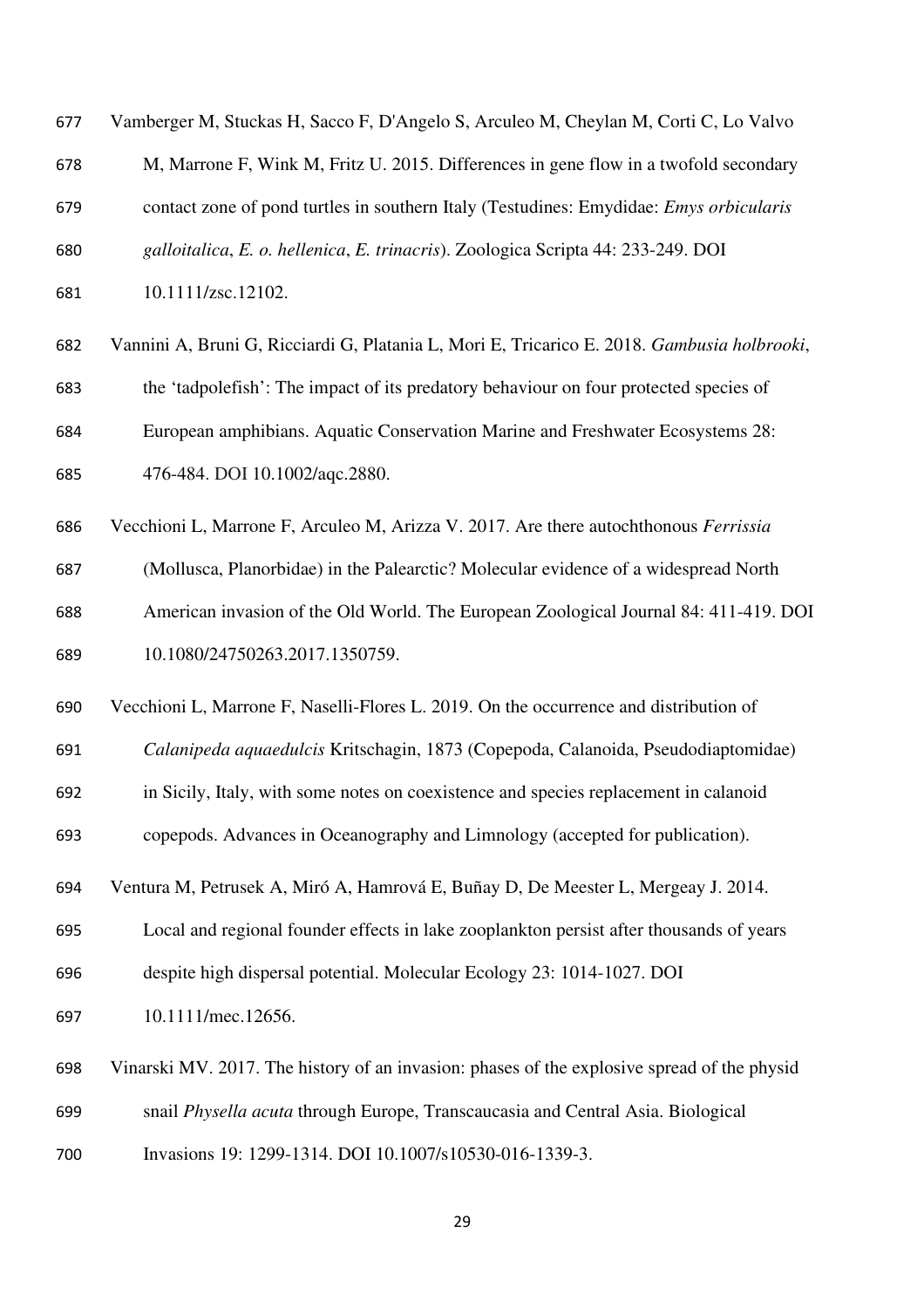- Zahar Y. 2011. Water Supply in Roman Carthage. HYDRIA PROJECT Discover the wealth
- of the Mediterranean water management heritage. Volume: Collection, Storage &
- Distribution of Water in Antiquity Linking Ancient Wisdom to Modern Needs.
- http://www.hydriaproject.info/en/the-water-management-in-the-region-of-tunis-through-
- 705 history/importance16. (accessed on May 20, 2019).
- Zarfl C, Lumsdon AE, Berlekamp J, Tydecks L, Tockner K. 2015. A global boom in
- hydropower dam construction. Aquatic Sciences 77: 161-170. doi:10.1007/s00027-014- 0377-0
- Zettler ML, Richard D, 2003. Kurze Bemerkungen über Süsswassermollusken Siziliens
- unterbesonderer Berücksichtigung von *Theodoxus meridionalis* (Philippi, 1836). Malak.
- Abh. 21:29.38.
-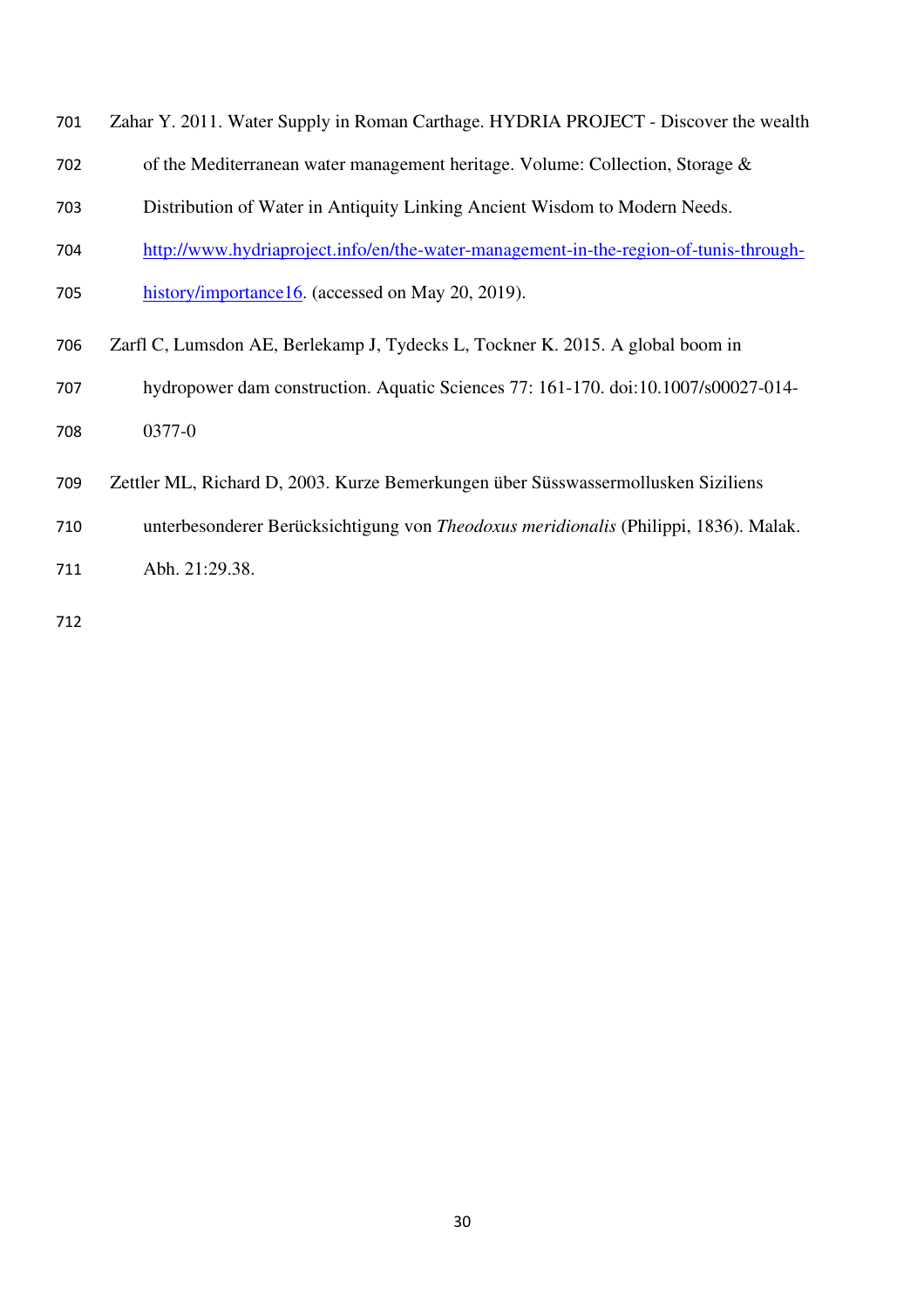

- Figure 1. An example of Sicilian landscape with natural and man-made water-bodies. **A**:
- Synoptic vision of a hilly rural area in western Sicily. Man-made waterbodies are easily
- recognizable by their geometric shape; **B**: An excerpt from the previous image showing the
- occurrence of relic temporary swamps close to artificial water bodies and greenhouses
- covered with solar panels (February 2013); **C**: The same area in April 2016. The spreading of
- the greenhouses destroyed half of the natural swamps pre-occurring in the area; **D**: Temporary
- pond close to an urban center in southern Sicily (March 2003); **E**: The same after its
- reclamation due to "public utilities" works.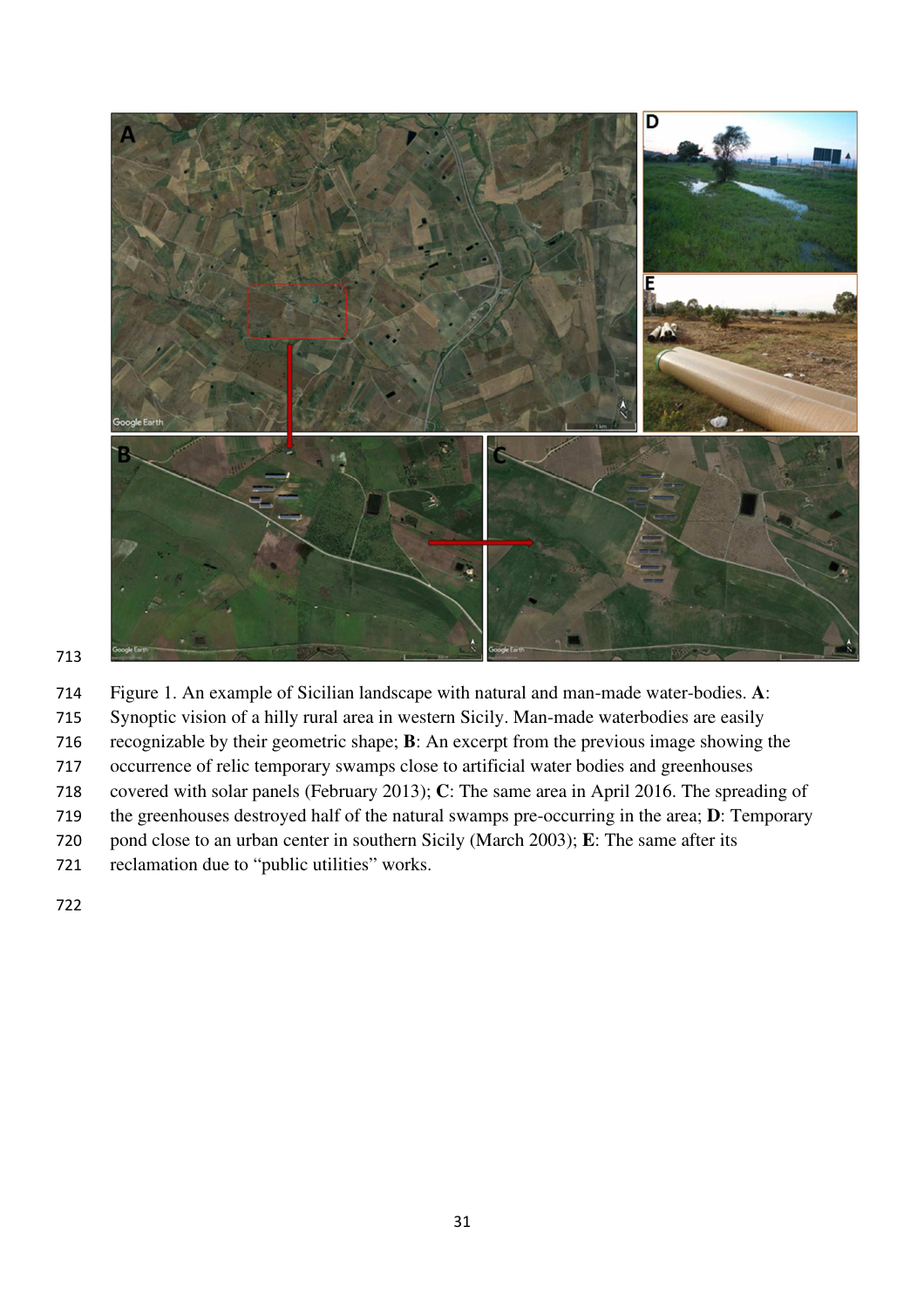| <b>Taxa</b>                                               | <b>Native</b><br>range | <b>First</b><br>evidence in<br><b>Sicily</b><br>(century) | <b>First reference(s) for Sicily</b>                                                                   | <b>TTM</b> | <b>ALT</b> | <b>NILP</b> | ALP                     | LOT |
|-----------------------------------------------------------|------------------------|-----------------------------------------------------------|--------------------------------------------------------------------------------------------------------|------------|------------|-------------|-------------------------|-----|
| <b>CNIDARIA</b>                                           |                        |                                                           |                                                                                                        |            |            |             |                         |     |
| Hydrozoa                                                  |                        |                                                           | Schifani et al. 2019                                                                                   |            |            |             | X                       |     |
| Craspedacusta sowerbii Lankester, 1880<br><b>NEMATODA</b> | E-PAL                  | <b>XXI</b>                                                |                                                                                                        |            |            |             |                         |     |
| <b>Secernentea</b>                                        |                        |                                                           |                                                                                                        |            |            |             |                         |     |
| Anguillicola crassa Kuwahara, Niimi and Itagaki,<br>1974  | E-PAL                  | XX                                                        | Giannetto et al., 1990                                                                                 |            |            |             |                         | X   |
| <b>MOLLUSCA</b>                                           |                        |                                                           |                                                                                                        |            |            |             |                         |     |
| Gastropoda                                                |                        |                                                           |                                                                                                        |            |            |             |                         |     |
| Potamopyrgus antipodarum (Gray, 1843)                     | <b>AUS</b>             | <b>XXI</b>                                                | Zettler and Richard, 2003                                                                              |            |            | X           |                         | X   |
| Radix auricularia (Linnaeus, 1758)                        | <b>PAL</b>             | <b>XIX</b>                                                | Aradas and Maggiore, 1841                                                                              |            |            | $\mathbf X$ | X                       | X   |
| Physella acuta (Draparnaud, 1805)                         | <b>NEA</b>             | <b>XIX</b>                                                | Philippi, 1844                                                                                         | X          |            | $\mathbf X$ | $\mathbf X$             | X   |
| Ferrissia californica (Rowell, 1863)                      | <b>NEA</b>             | <b>XXI</b>                                                | Marrone et al., 2011                                                                                   |            |            | $\mathbf X$ | $\overline{\mathbf{X}}$ |     |
| Helisoma duryi (Wheterby, 1879)                           | <b>NEA</b>             | XXI                                                       | Zettler and Richard, 2003 (sub<br>Planorbella anceps (Menke, 1830)).<br>See also: Reitano et al., 2007 |            |            | X           | X                       | X   |
| Melanoides tuberculata (Müller, 1774)                     | AFR &<br><b>ORI</b>    | XXI                                                       | Reitano et al., 2007                                                                                   |            |            |             |                         | X   |
| <b>Bivalvia</b>                                           |                        |                                                           |                                                                                                        |            |            |             |                         |     |
| Dreissena polymorpha (Pallas, 1711)                       | PAL                    | <b>XXI</b>                                                | Colomba et al., 2013                                                                                   |            |            |             | X                       |     |
| Sinanodonta woodiana (Lea, 1834)                          | E-PAL                  | <b>XXI</b>                                                | Colomba et al., 2013                                                                                   |            |            |             | X                       |     |
| <b>ARTHROPODA</b>                                         |                        |                                                           |                                                                                                        |            |            |             |                         |     |
| <b>Crustacea</b>                                          |                        |                                                           |                                                                                                        |            |            |             |                         |     |
| Daphnia ambigua Scourfield, 1947                          | <b>NEA</b>             | XX                                                        | Calvo et al. 1993                                                                                      |            |            |             | X                       |     |
| Daphnia parvula Fordyce, 1901                             | <b>NEA</b>             | XX                                                        | Marrone et al. 2005                                                                                    |            |            |             | $\mathbf X$             |     |
| Acanthocyclops americanus (Marsh, 1893)                   | <b>NEA</b>             | XX                                                        | Calvo et al., 1993; Schifani et al., 2019                                                              |            |            |             | X                       |     |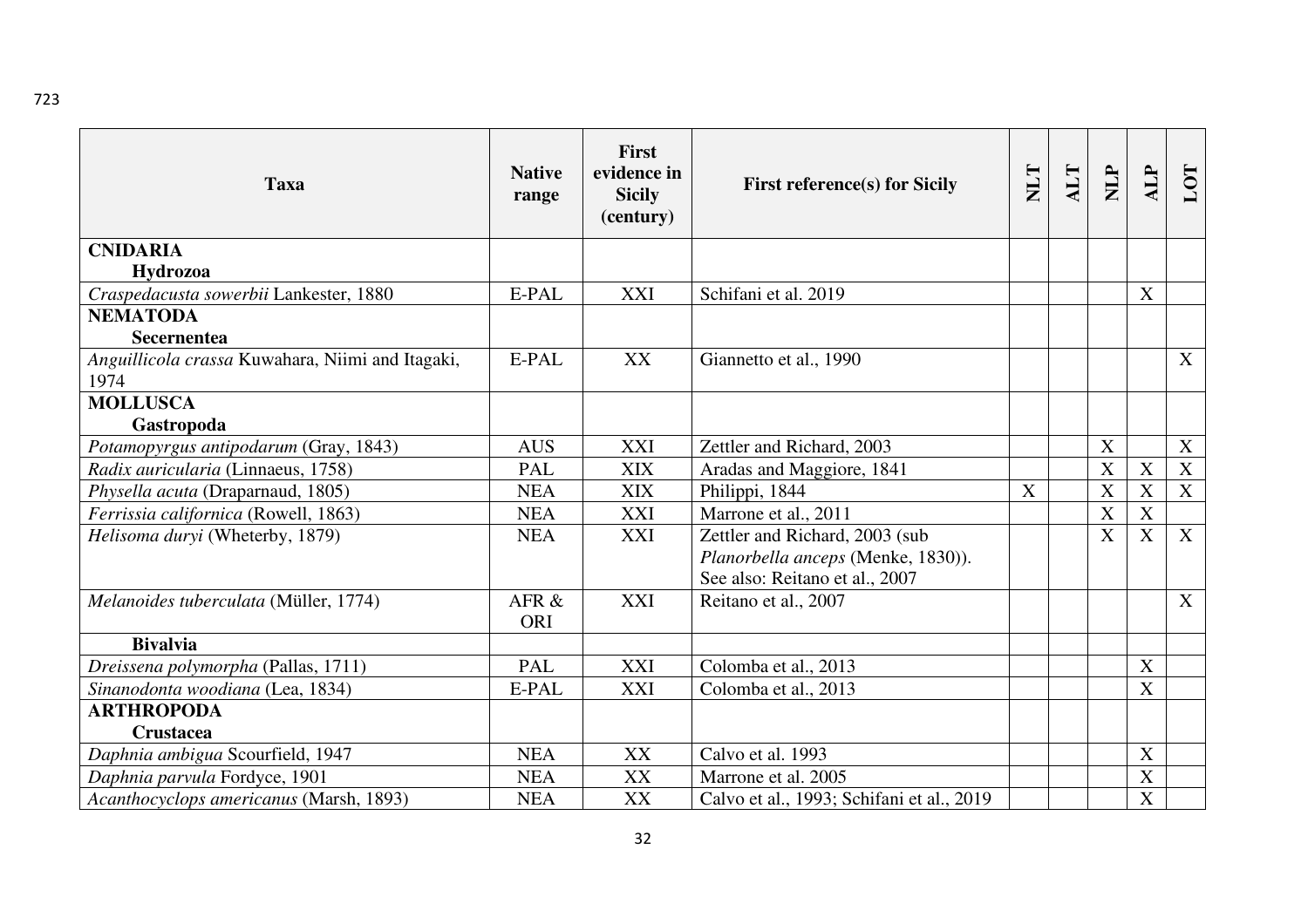|                                                  |            |             | (sub A. trajani Mirabdullayey and                   |                           |             |             |                           |
|--------------------------------------------------|------------|-------------|-----------------------------------------------------|---------------------------|-------------|-------------|---------------------------|
|                                                  |            |             | Defaye, 2004)                                       |                           |             |             |                           |
| Neoergasilus japonicus (Harada, 1930)            | E-PAL      | XXI         | Unpublished data                                    |                           |             | X           |                           |
| Proasellus banyulensis (Racovitza, 1919)         | <b>PAL</b> | XX          | Stoch et al., 1996                                  |                           |             | X           | $\boldsymbol{X}$          |
| Procambarus clarkii (Girard, 1852)               | <b>NEA</b> | <b>XXI</b>  | D'Angelo and Lo Valvo, 2003                         |                           | X           | X           | $\boldsymbol{X}$          |
| Cherax destructor (Clark, 1836)                  | <b>AUS</b> | <b>XXI</b>  | Deidun et al. 2018                                  |                           |             |             | X                         |
| <b>Insecta</b>                                   |            |             |                                                     |                           |             |             |                           |
| Aedes albopictus (Skuse, 1894)                   | ORI        | <b>XXI</b>  | Liotta and Matranga, 2004, in: Bella et<br>al. 2018 | $\boldsymbol{\mathrm{X}}$ |             |             |                           |
| <b>CHORDATA</b>                                  |            |             |                                                     |                           |             |             |                           |
| <b>Osteichthyes</b>                              |            |             |                                                     |                           |             |             |                           |
| Micropterus salmoides Lacépède, 1802             | <b>NEA</b> | XX          | Tigano and Ferrito, 1996; See also:                 |                           |             | X           | X                         |
|                                                  |            |             | Russo et al., 1999                                  |                           |             |             |                           |
| Perca fluviatilis Linnaeus, 1758                 | PAL        | XX          | Faranda et al., 1977                                |                           |             | $\mathbf X$ | X                         |
| Carassius auratus (Linnaeus, 1758)               | E-PAL      | XX          | Faranda et al., 1977                                |                           | $\mathbf X$ |             |                           |
| Cyprinus carpio Linnaeus, 1758                   | PAL        | XX          | Faranda et al., 1977                                |                           | $\mathbf X$ | X           | $\mathbf{X}$              |
| Rutilus rubilio Bonaparte, 1837                  | <b>PAL</b> | XX          | Faranda, 1977 (sub Alosa fallax nilotica            |                           |             | X           | X                         |
|                                                  |            |             | (Geoffroy Saint-Hilaire, 1809). See                 |                           |             |             |                           |
|                                                  |            |             | also: Tigano and Ferrito, 1986                      |                           |             |             |                           |
| Tinca tinca (Linnaeus, 1758)                     | PAL        | <b>XIII</b> | Bresc, 1986                                         |                           | X           | $\mathbf X$ | $\boldsymbol{\mathrm{X}}$ |
| Ameiurus melas (Rafinesque, 1820)                | <b>NEA</b> | XX          | Russo et al., 1999                                  |                           | $\mathbf X$ | X           | $\mathbf X$               |
| Gambusia holbrooki Girard, 1859                  | <b>NEA</b> | XX          | Consoli, 1928                                       |                           | X           | X           | $\boldsymbol{X}$          |
| Esox lucius Linnaeus, 1758                       | <b>PAL</b> | XX          | Ferrito and Tigano, 1995                            |                           |             | X           | $\boldsymbol{X}$          |
| Oncorhynchus mykiss Walbaum, 1792                | <b>NEA</b> | XX          | Ferrito and Tigano, 1995                            |                           |             |             | $\mathbf X$               |
| Salmo trutta Linnaeus, 1758 "aquaculture strain" | <b>PAL</b> | XX          | Tigano and Ferrito, 1996                            |                           |             |             | $\mathbf X$               |
| Amphibia                                         |            |             |                                                     |                           |             |             |                           |
| Xenopus laevis (Daudin, 1802)                    | <b>AFR</b> | XX          | Lillo et al. 2005                                   |                           |             | X           | X                         |
| Sauropsida                                       |            |             |                                                     |                           |             |             |                           |
| Emydidae                                         | <b>NEA</b> | XXI         | Lillo, 2008b and Unpublished data                   |                           | X           | X           | X                         |
| <b>Mammalia</b>                                  |            |             |                                                     |                           |             |             |                           |
| Myocastor coypus Molina, 1872                    | <b>NEO</b> | XX          | Petralia, 2008                                      |                           |             |             | X                         |